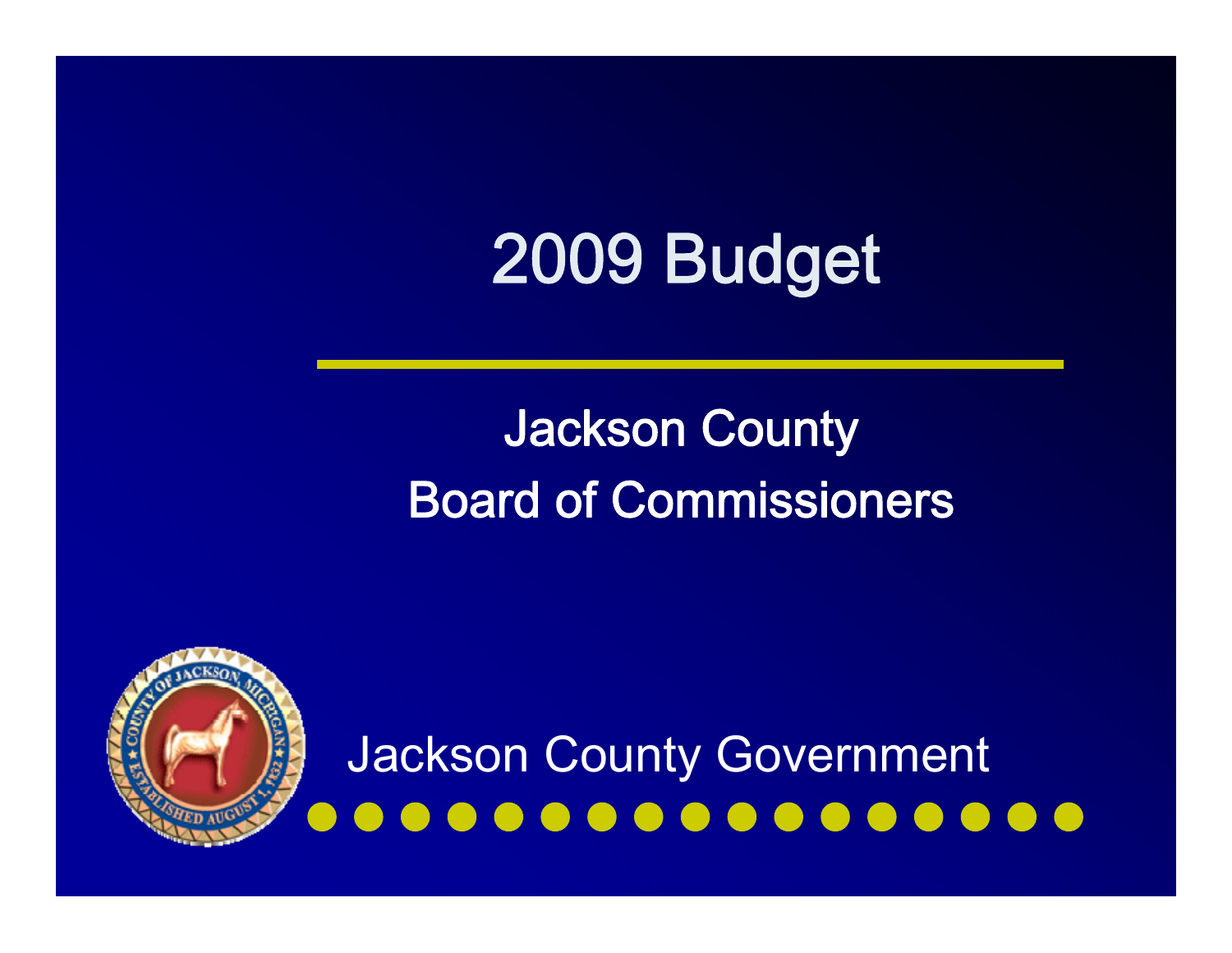

# Budget Drivers

- \$2 million reduction from 2008 budget
- Unreserved fund balance increased
- FTE reduction without layoffs
- Significant cost category increases
- Decreasing revenues
- Significant challenges for 2010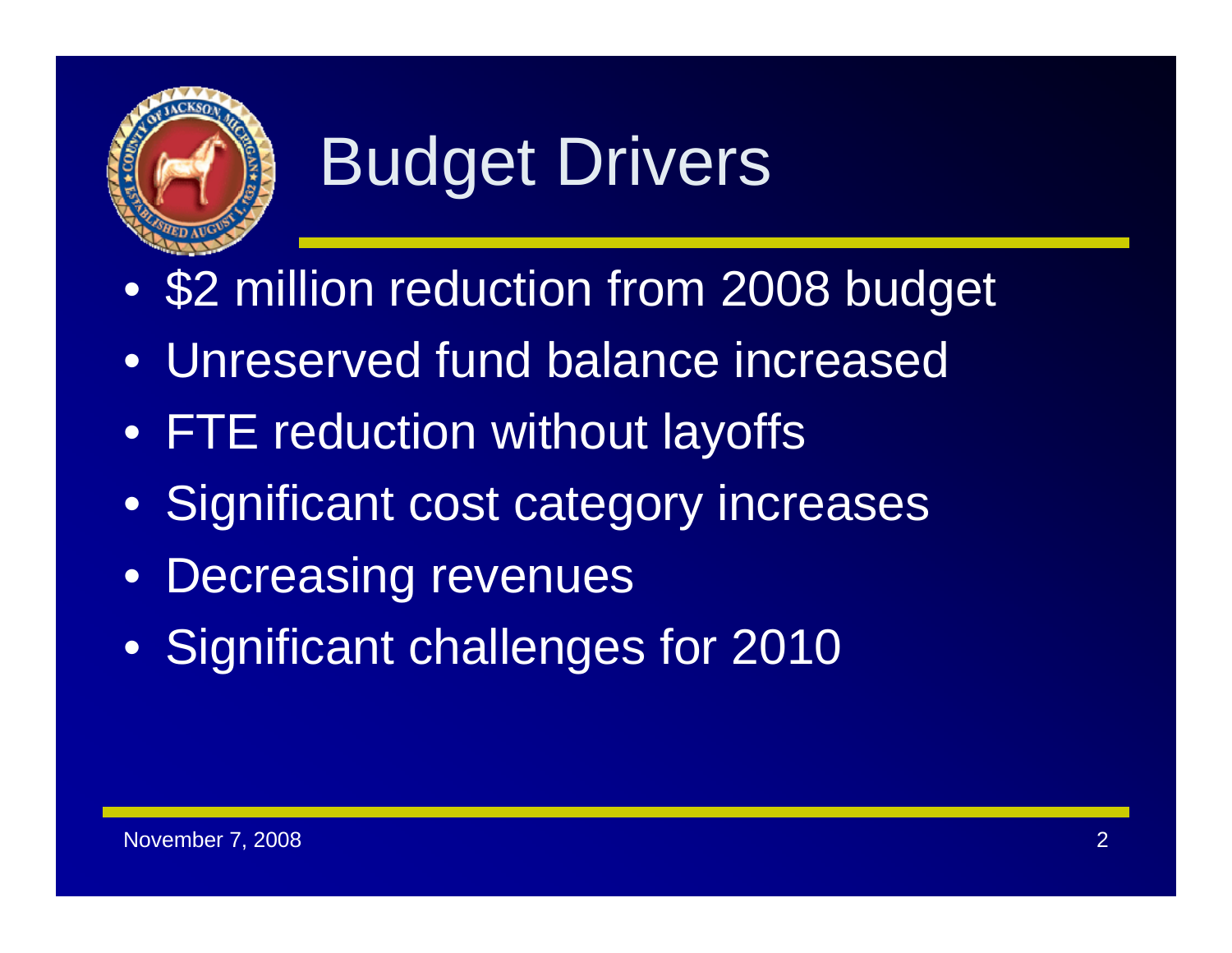

# 10-Year History

**General Fund Budget History**



November 7, 2008 3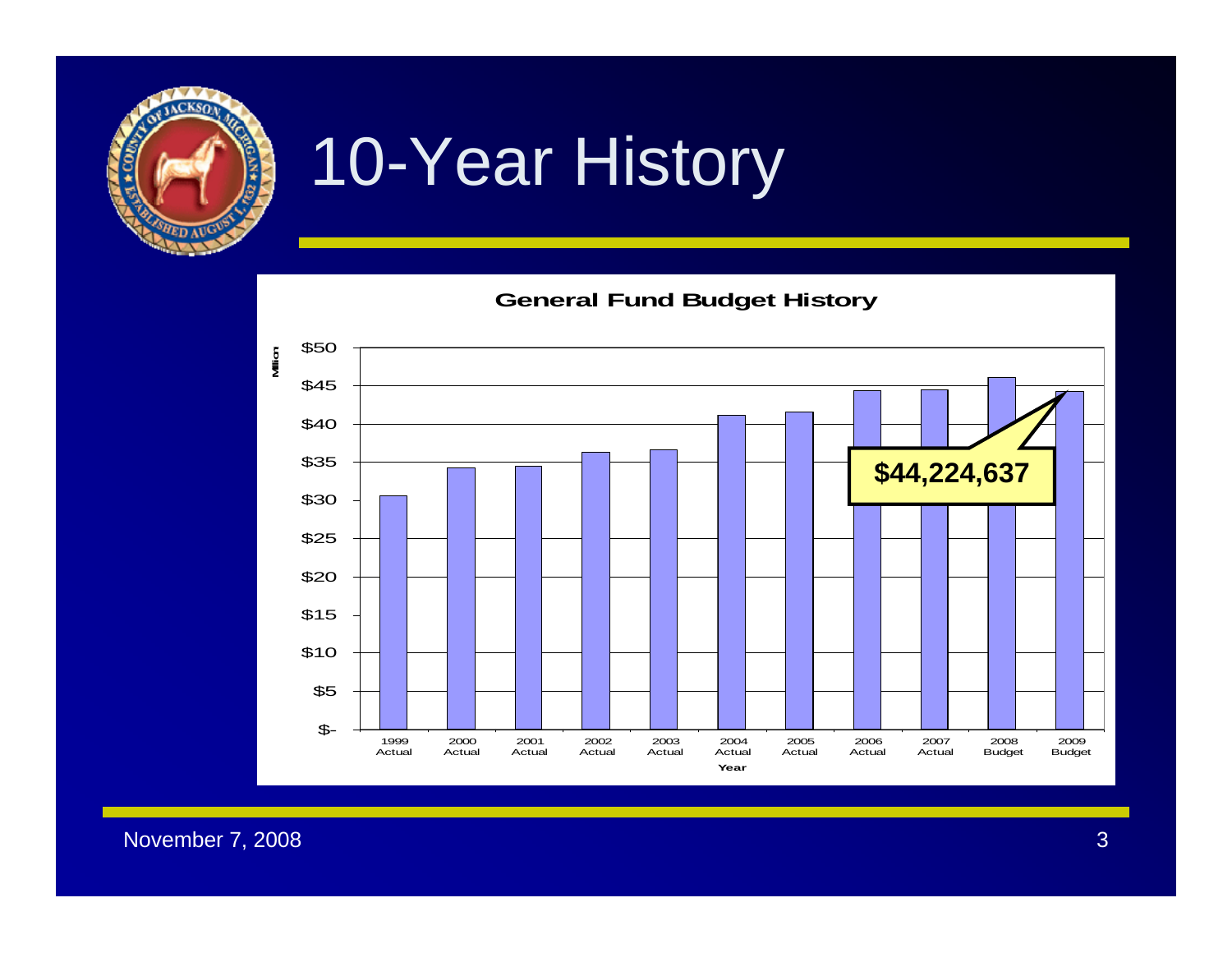

#### Fund Balance

**Fund Balance History**



November 7, 2008 4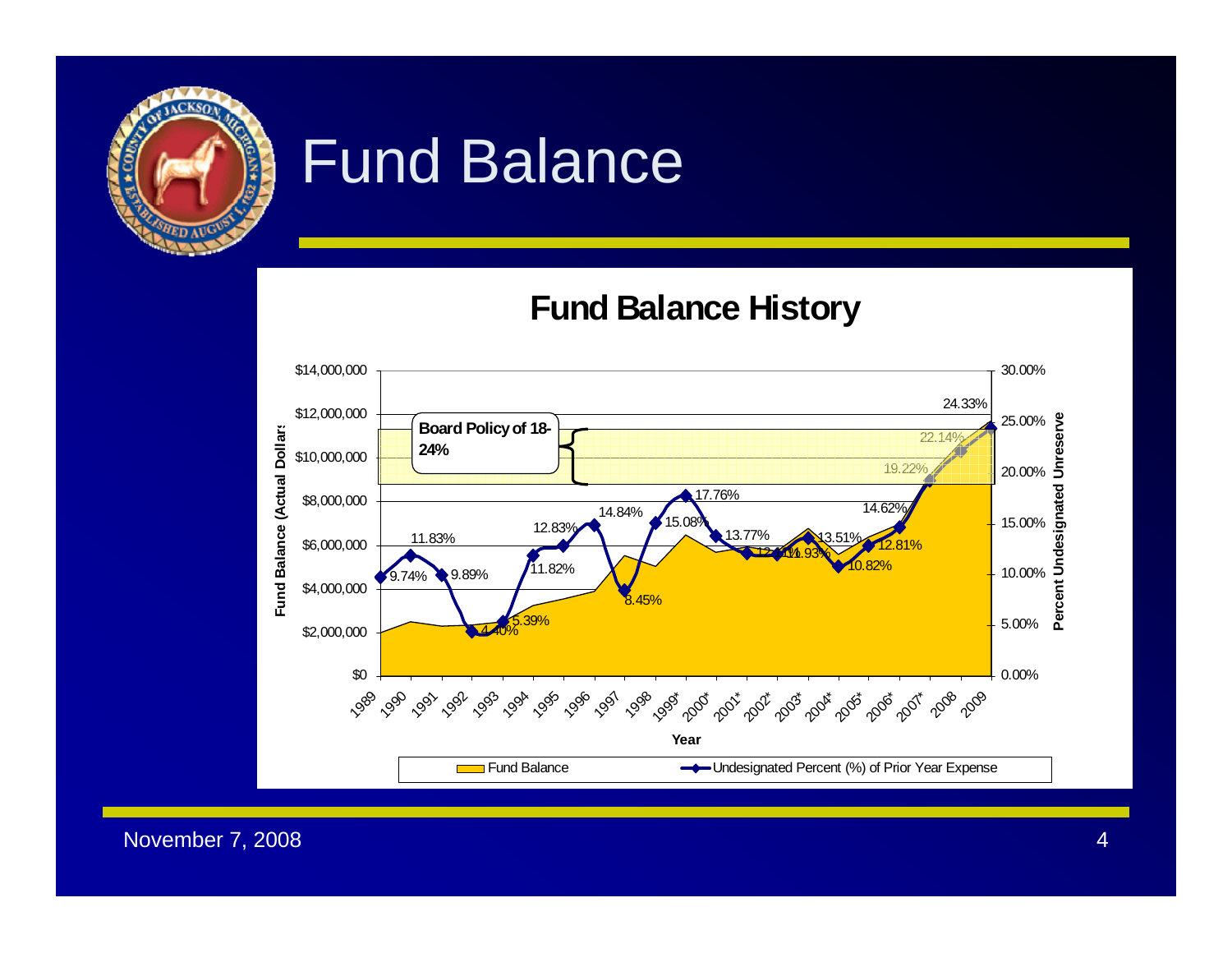

#### Staff Level

#### **County Full Time Equivalent (FTE) History (Service Level Impact)**



November 7, 2008 **5** Section 1 2008 **5** Section 1 2008 5 Section 1 2008 5 Section 1 2008 5 Section 1 2008 5 Section 1 2008 5 Section 1 2008 5 Section 1 2008 5 Section 1 2008 5 Section 1 2008 5 Section 1 2008 5 Section 1 20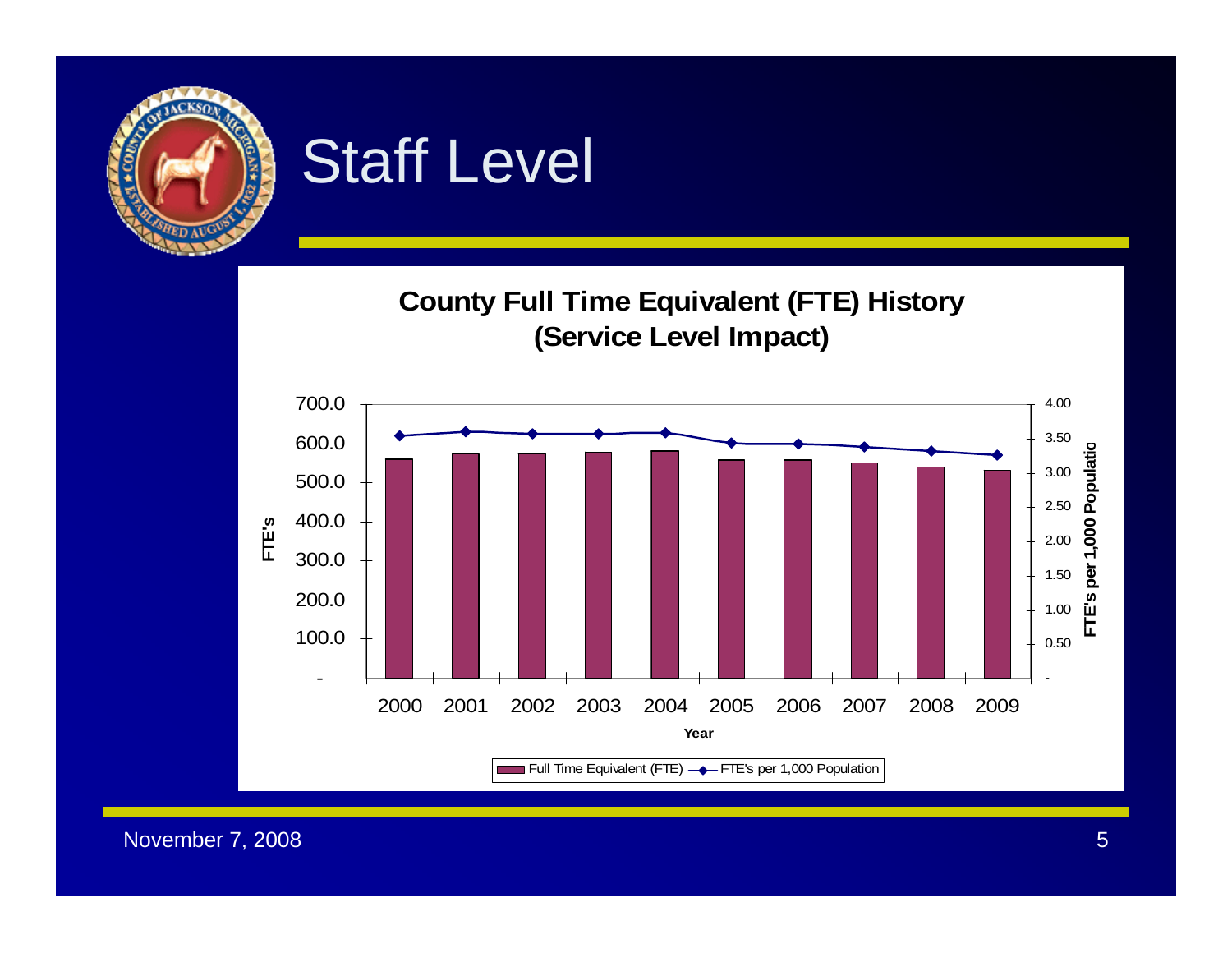





November 7, 2008 **6 November 7, 2008** 6 November 2, 2008 6 November 2, 2008 6 November 2, 2008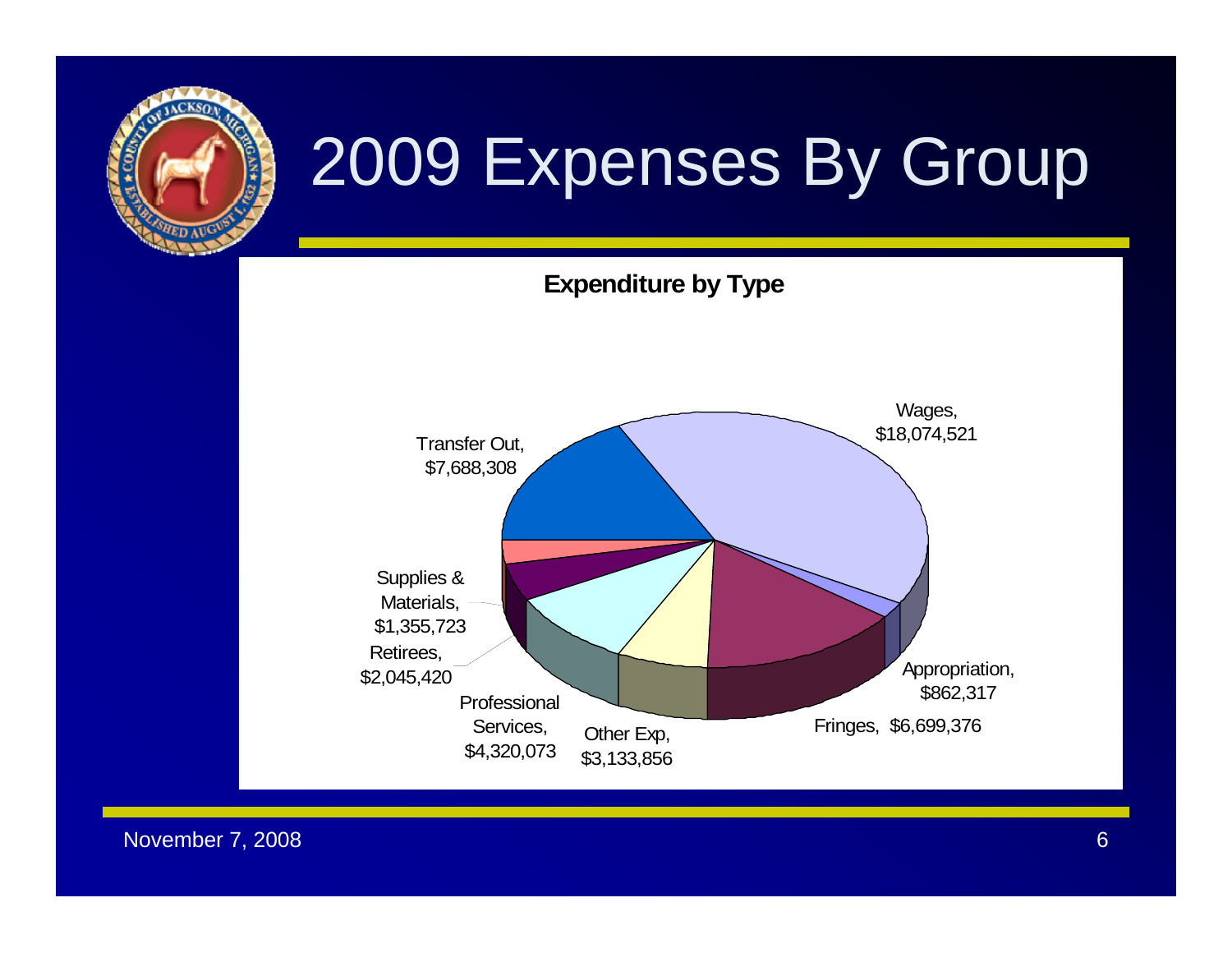

**% Change in Expenditure Types From 2008 to 2009**



November 7, 2008 **7, 2008** 7, 2008 7, 2008 7, 2008 7, 2008 7, 2008 7, 2008 7, 2008 7, 2008 7, 2008 7, 2008 7, 2008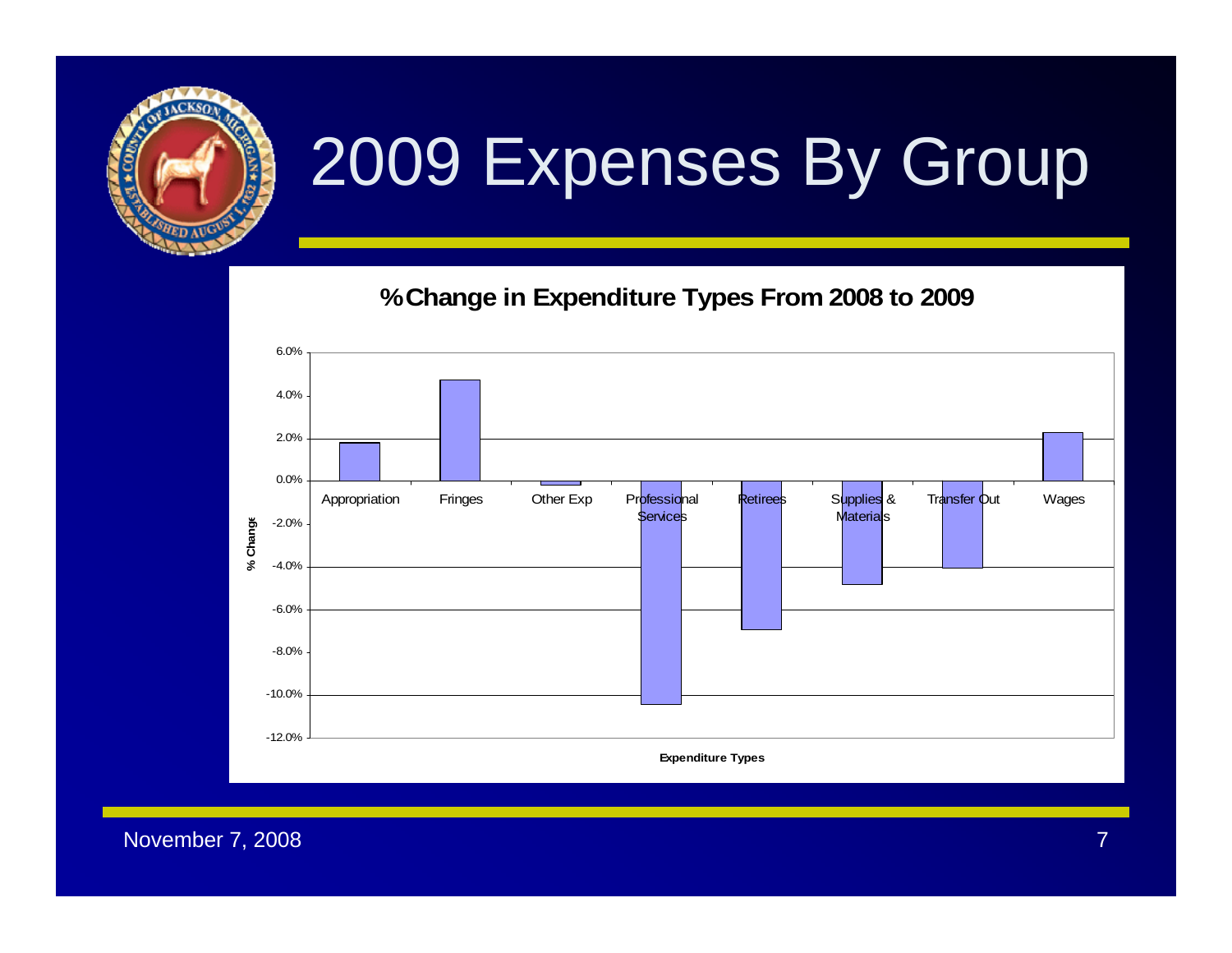



November 7, 2008 8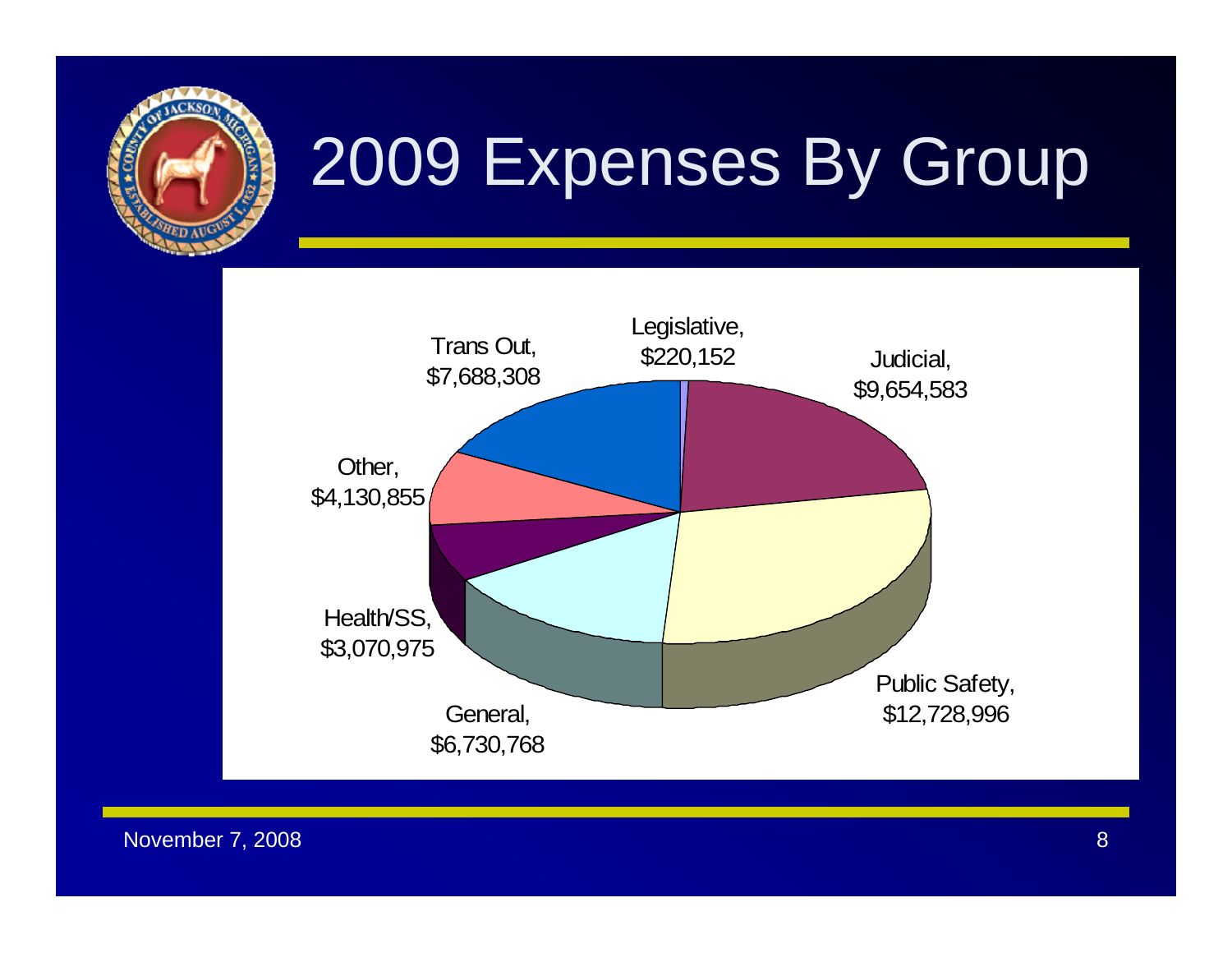

All Expenditure Groups



November 7, 2008 **9 November 7, 2008** 9 November 2, 2008 9 November 2, 2008 9 November 2, 2008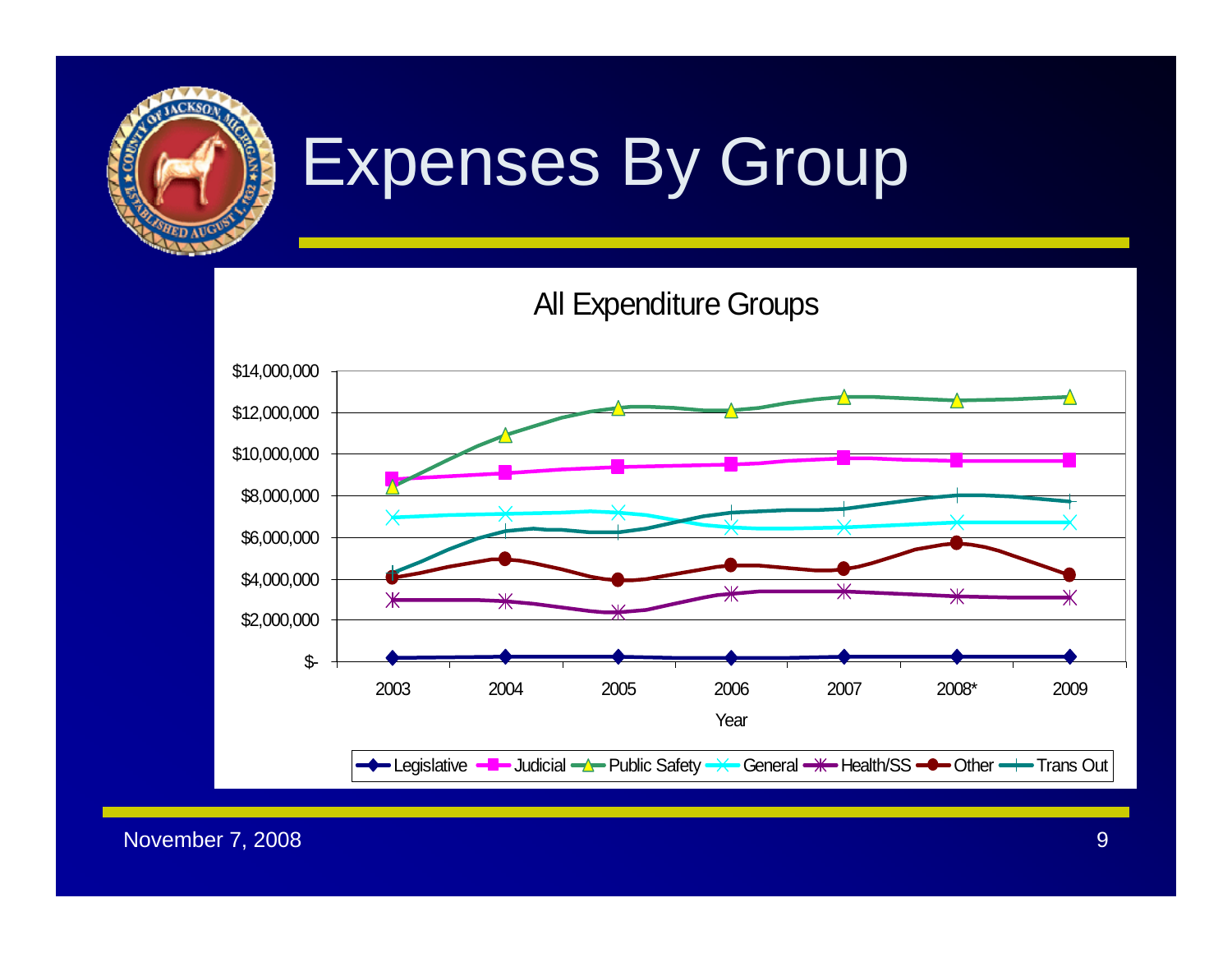

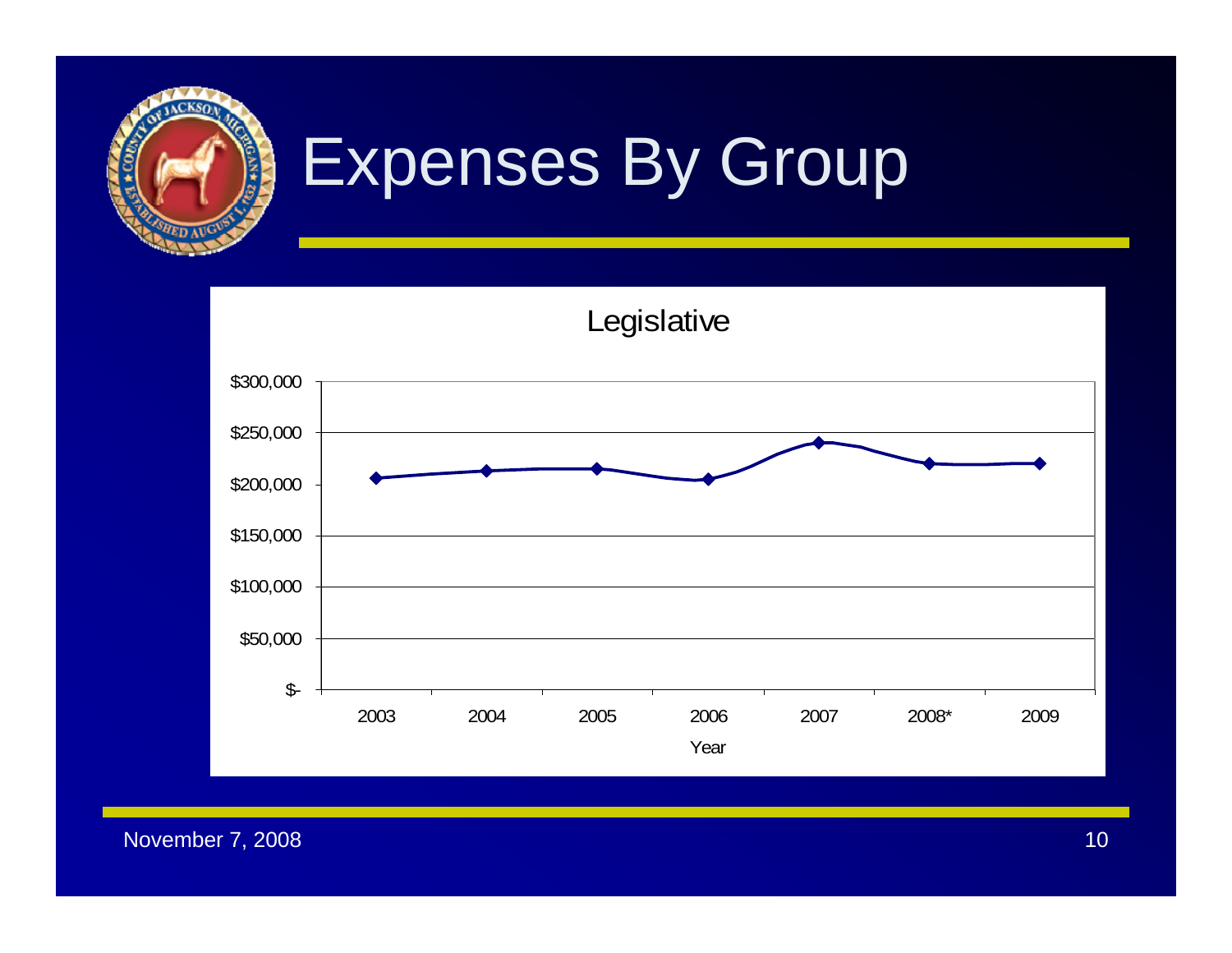



November 7, 2008 11 and 10 and 10 and 10 and 10 and 10 and 10 and 10 and 10 and 10 and 10 and 11 and 11 and 11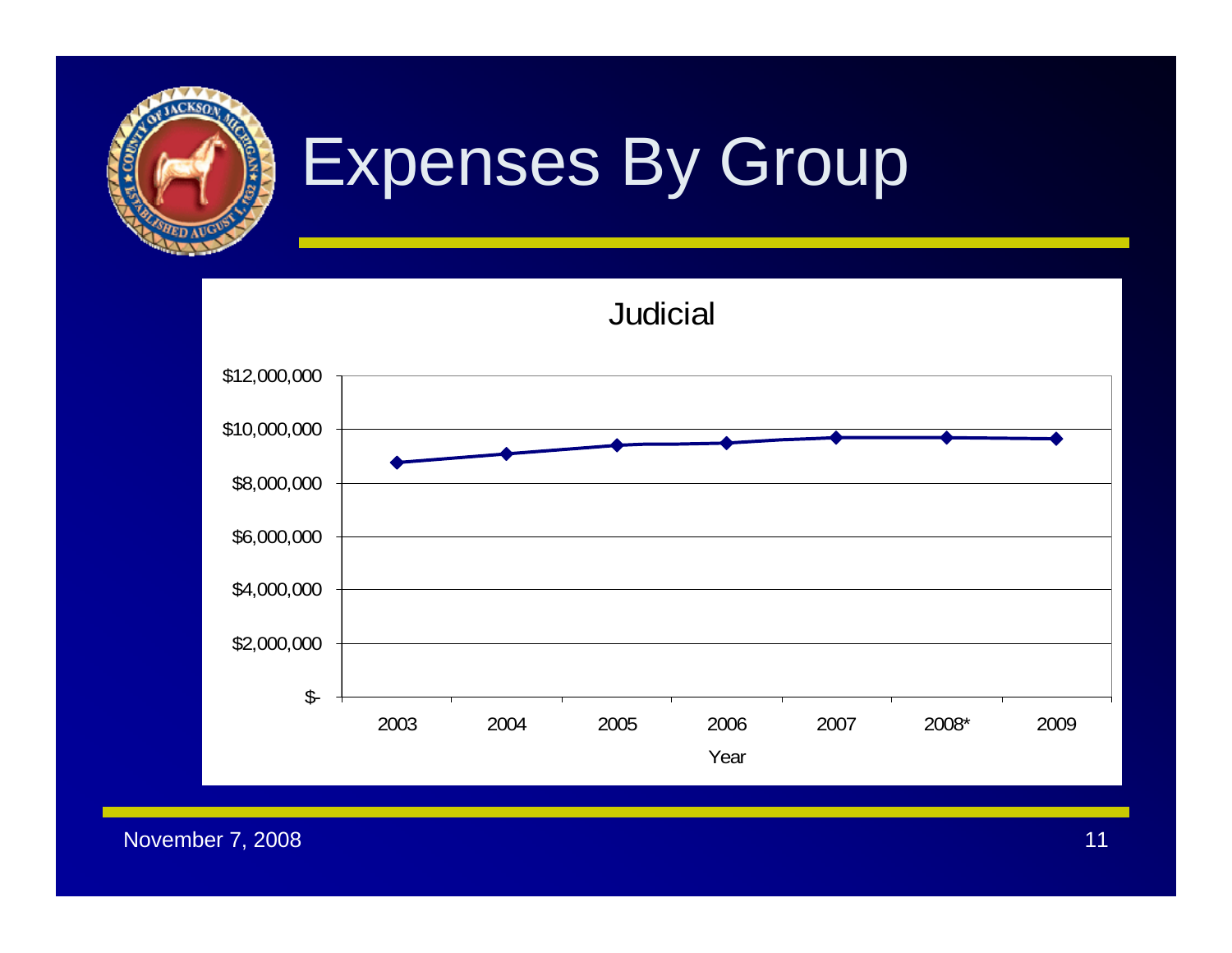



November 7, 2008 12 and 2008 12 and 2008 12 and 2008 12 and 2008 12 and 2008 12 and 2008 12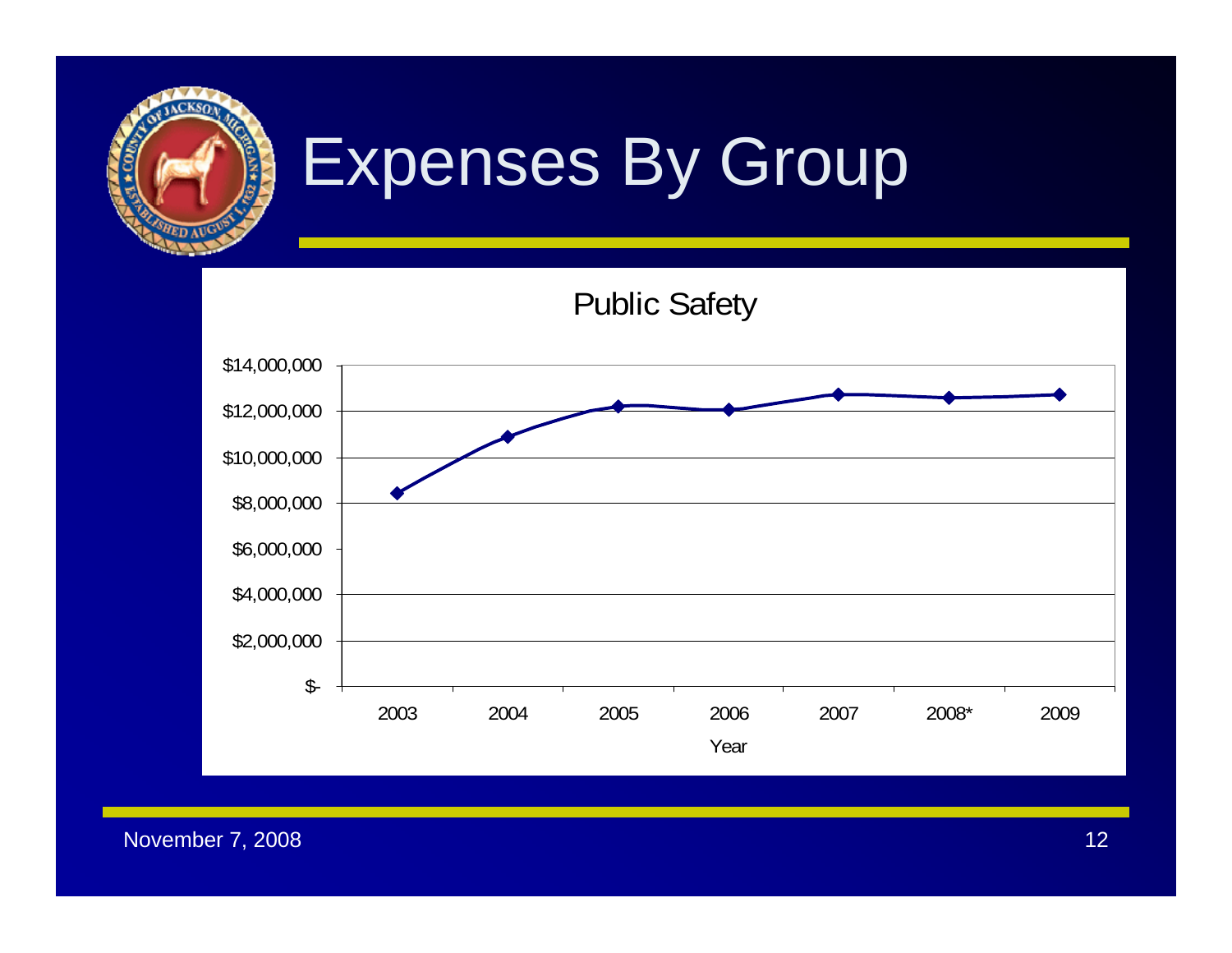

General Government

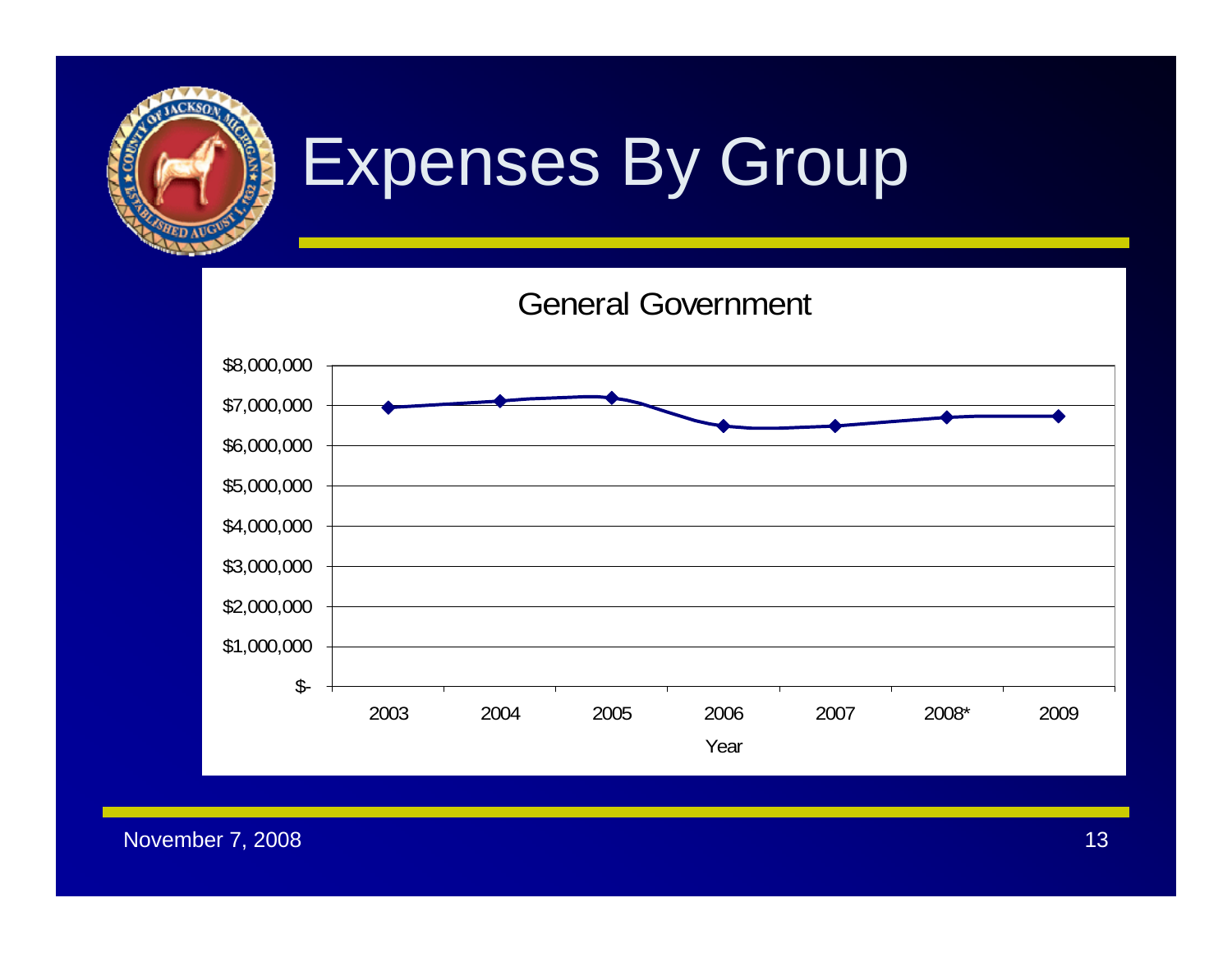

Health/SS



November 7, 2008 14 November 7, 2008 14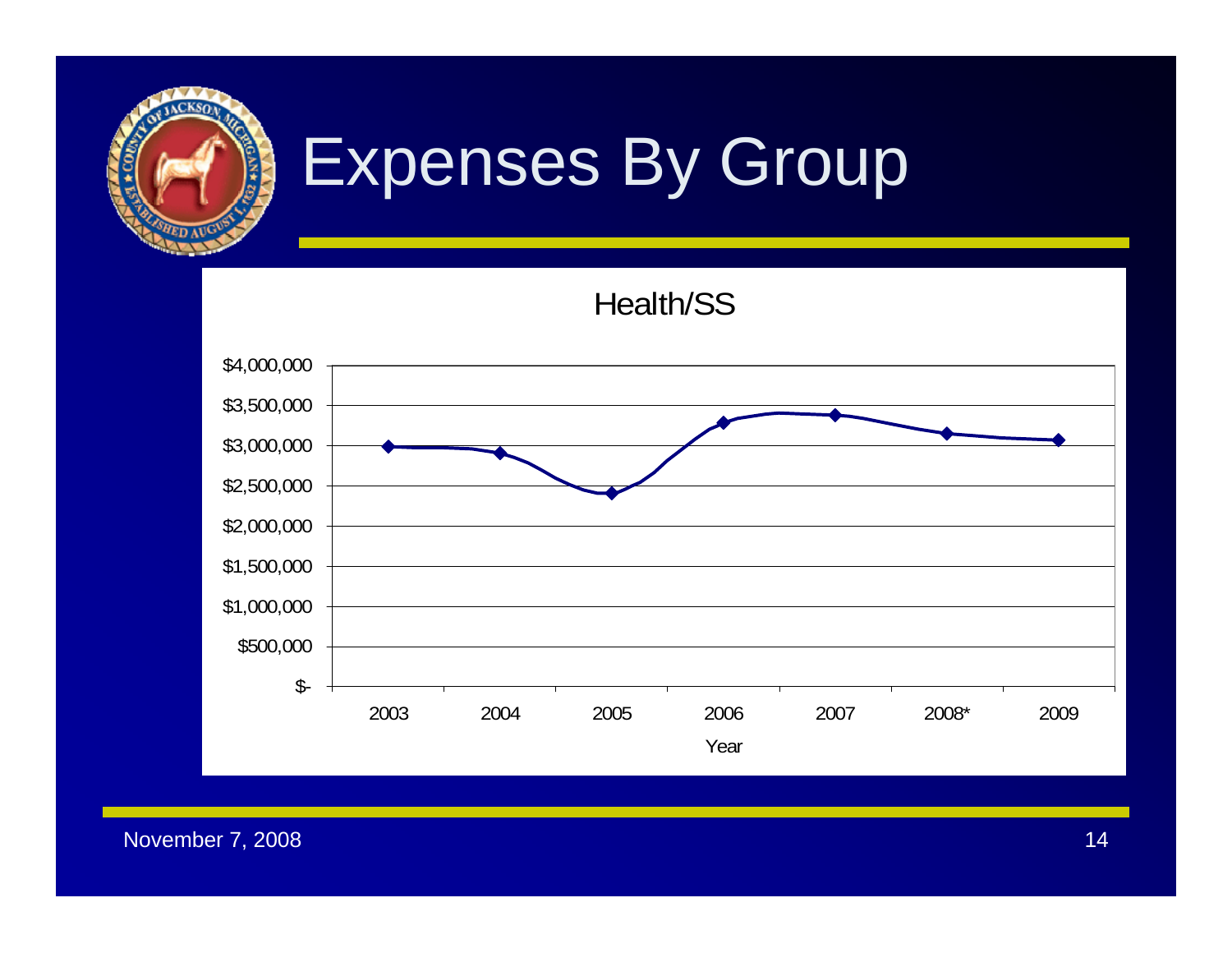



November 7, 2008 15 and 2008 15 and 2008 15 and 2008 15 and 2008 15 and 2008 15 and 2008 15 and 2008 15 and 20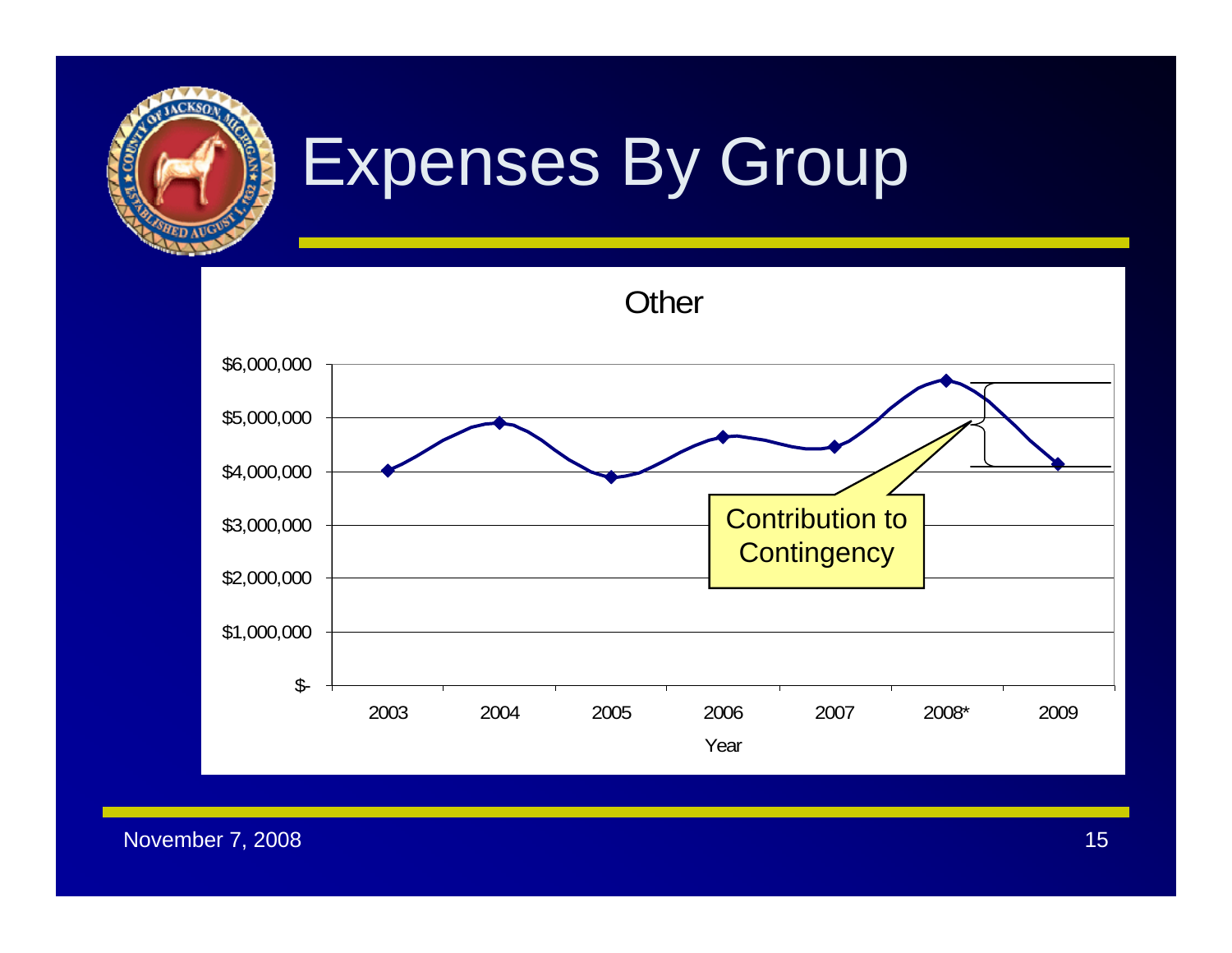

## Revenues by Type

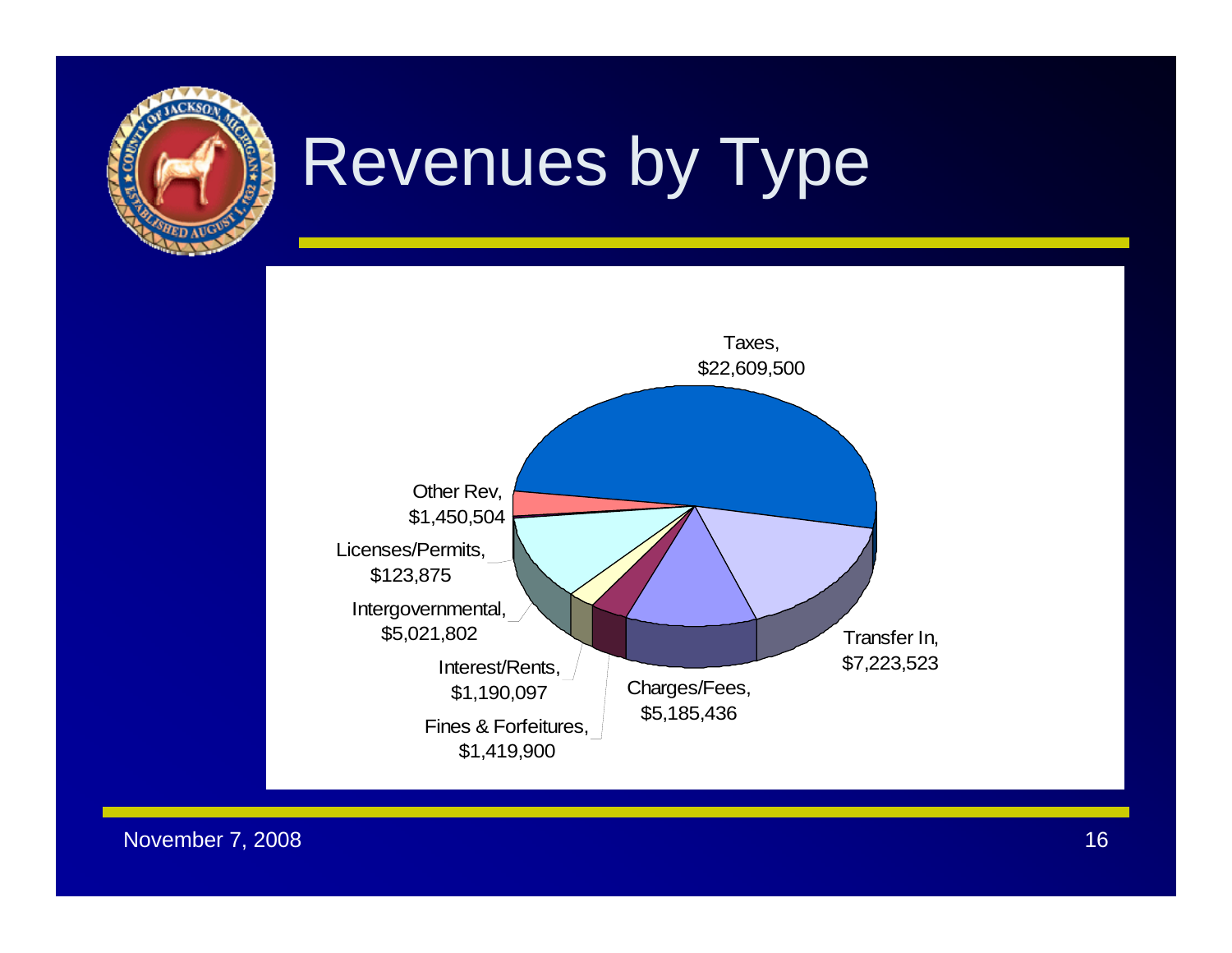

**All Revenues**



November 7, 2008 17 and 17 and 17 and 17 and 17 and 17 and 17 and 17 and 17 and 17 and 17 and 17 and 17 and 17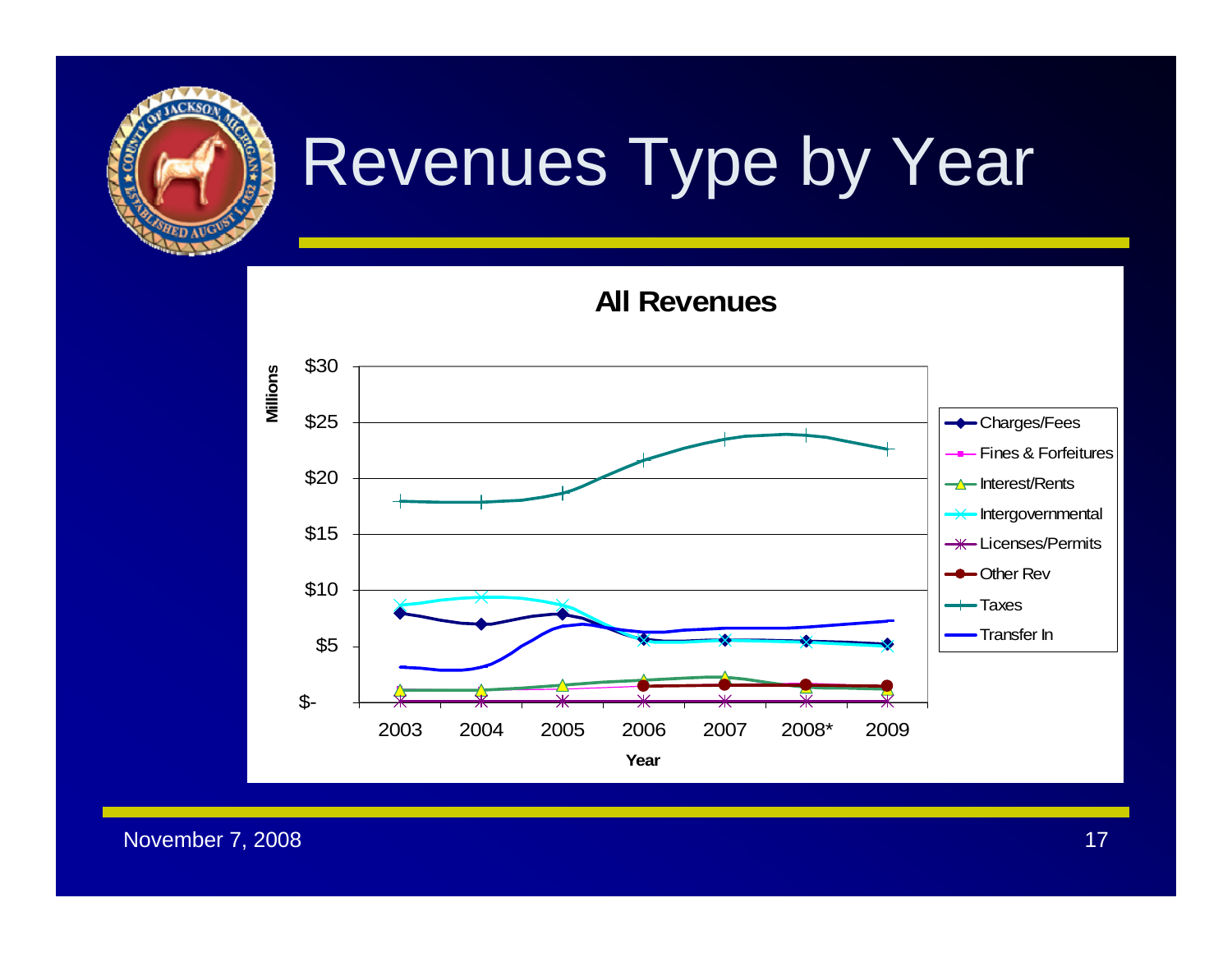

**Tax Revenue**



November 7, 2008 18 and 2008 18 and 2008 18 and 2008 18 and 2008 18 and 2008 18 and 2008 18 and 2008 18 and 20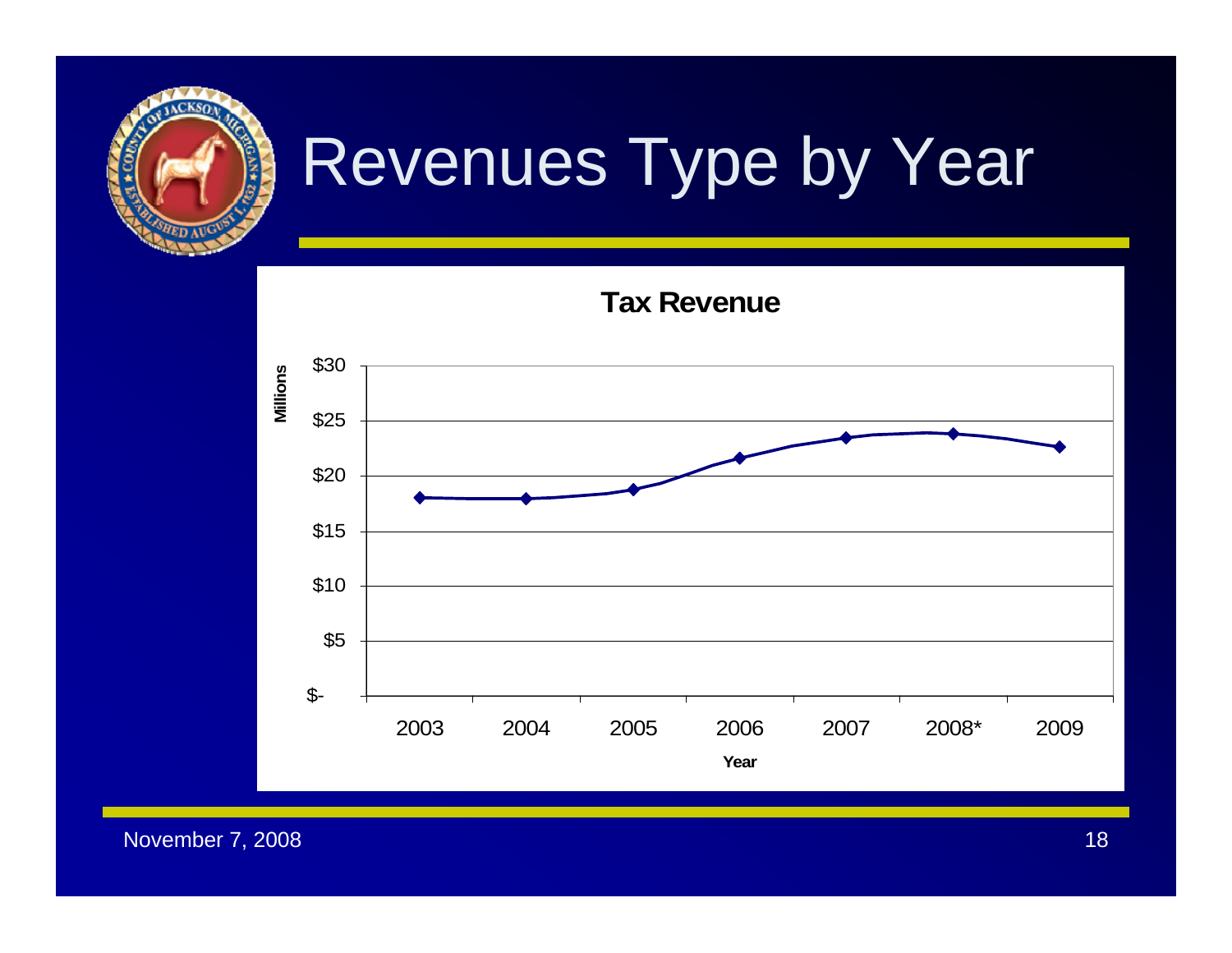

**Intergovernmental**



November 7, 2008 19 and 2008 19 and 2008 19 and 2008 19 and 2008 19 and 2008 19 and 2008 19 and 2008 19 and 20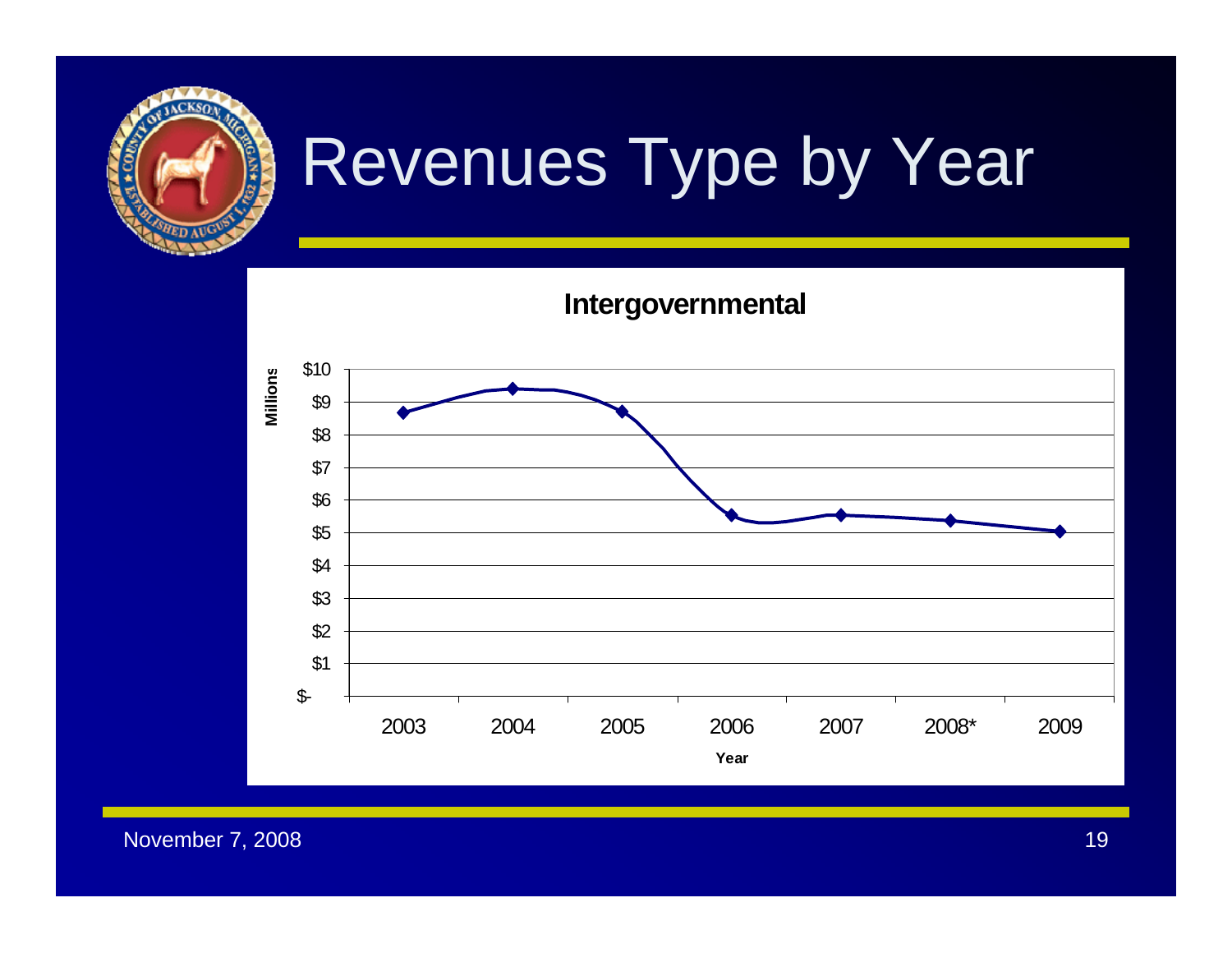





November 7, 2008 20 and 20 and 20 and 20 and 20 and 20 and 20 and 20 and 20 and 20 and 20 and 20 and 20 and 20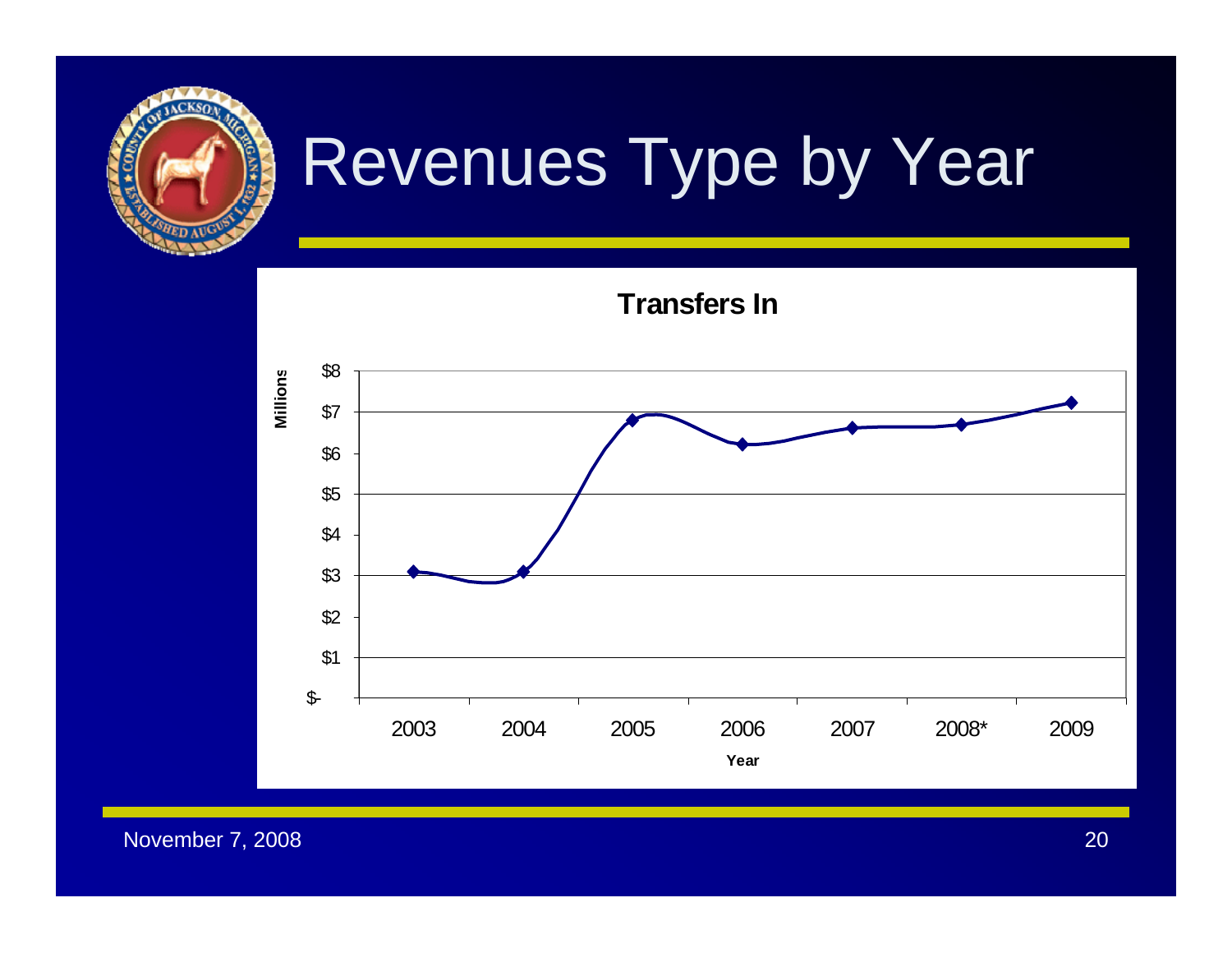

**Charges & Fees**



November 7, 2008 21 and 2008 21 and 2008 22 and 2008 22 and 2008 22 and 2008 22 and 2008 22 and 2008 22 and 20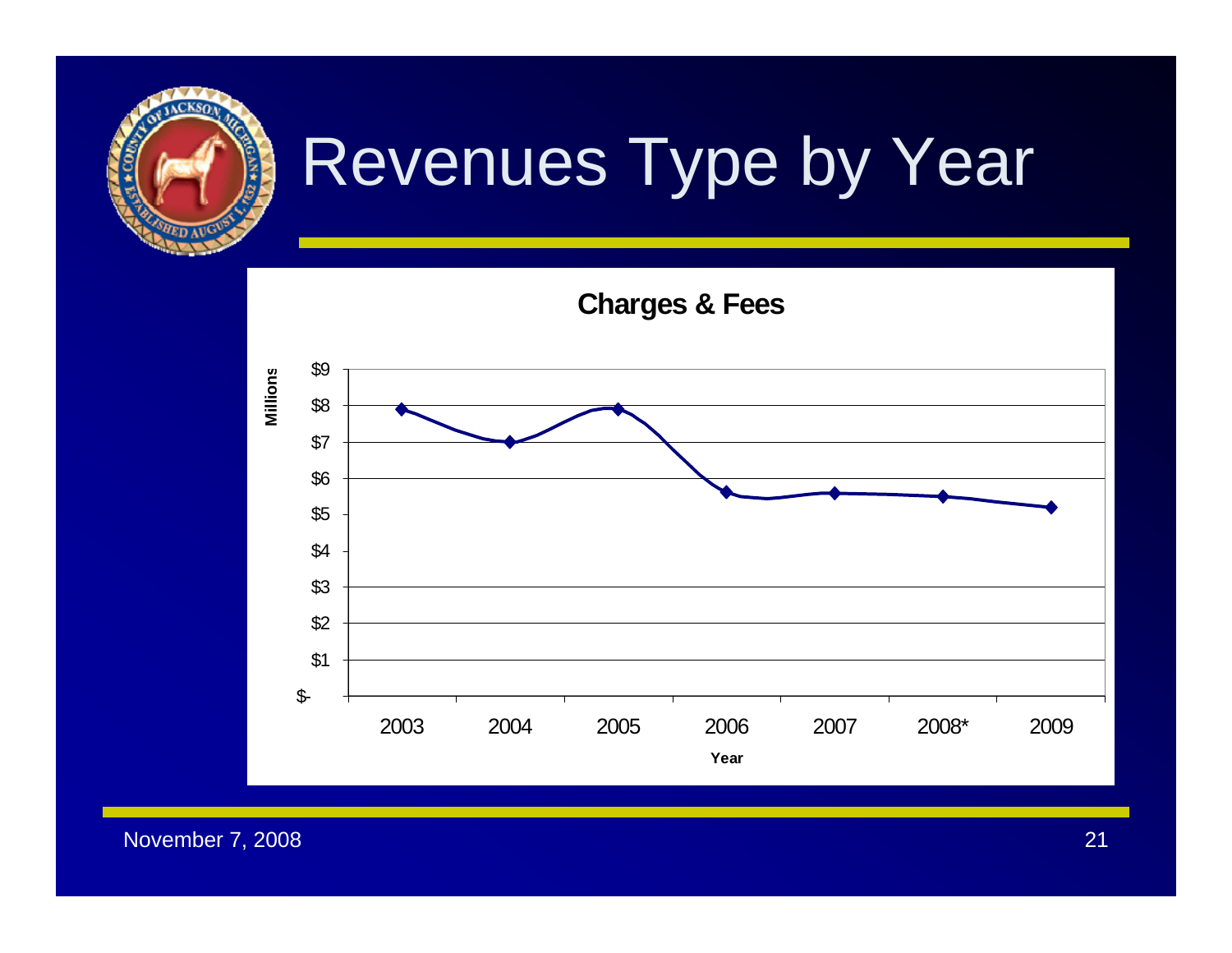

# Service Level Impacts

- Facilities
- Administrative Services (Human Resources)
- Print Shop
- Casual Labor

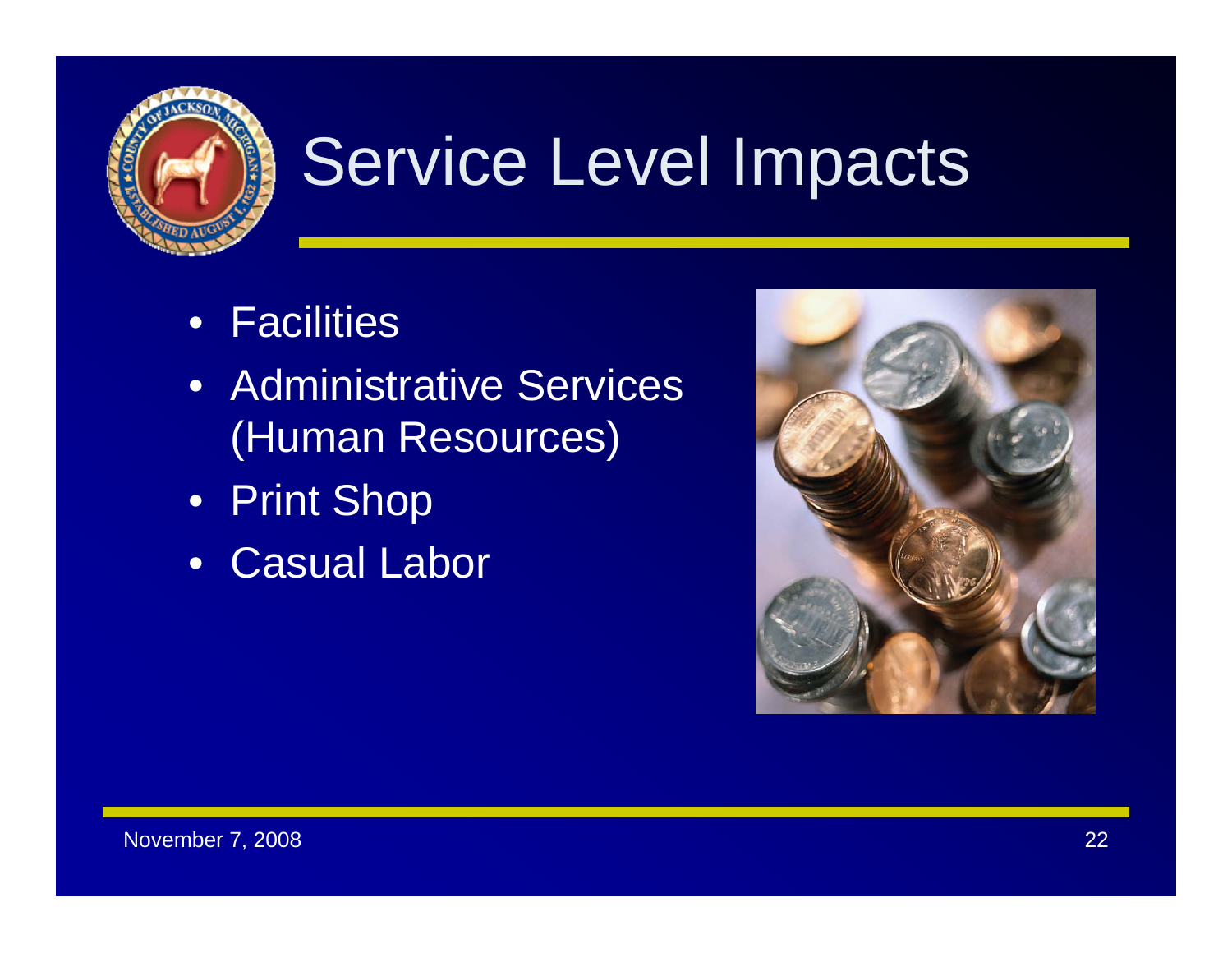

# 2009 Moving to 2010

Significant Challenges Ahead • Further Revenue Reductions • FTE Reductions ¾Attrition or Layoffs • Continued Expense Increases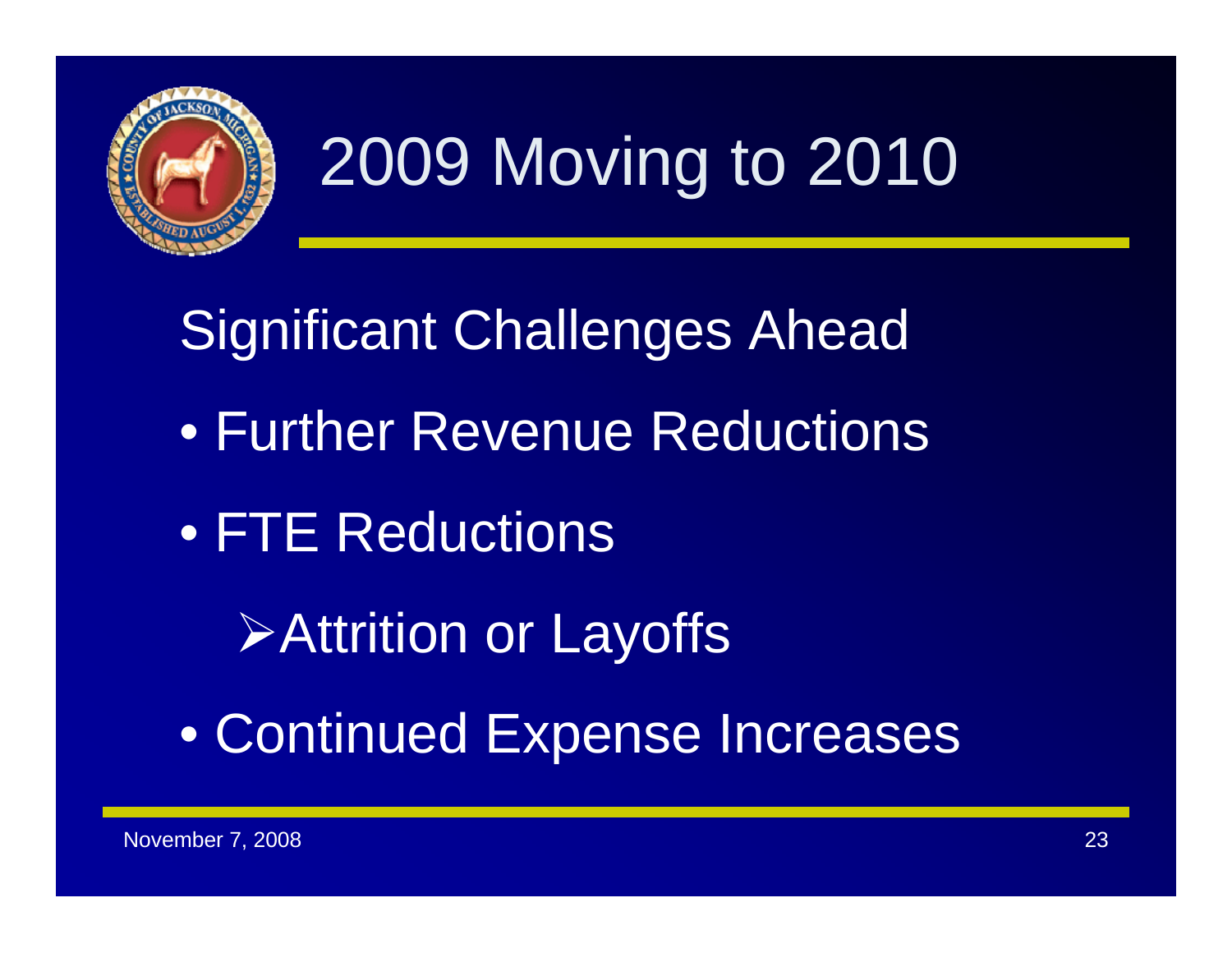

# Significant Budget Impacts

|                                           | 2009 | 2010 |
|-------------------------------------------|------|------|
| <b>Property Tax</b>                       |      |      |
| <b>District Court</b>                     |      |      |
| <b>Revenue</b><br>Sharing                 |      |      |
| <b>Retirement</b><br><b>Contributions</b> |      |      |
| <b>Interest Income</b>                    |      |      |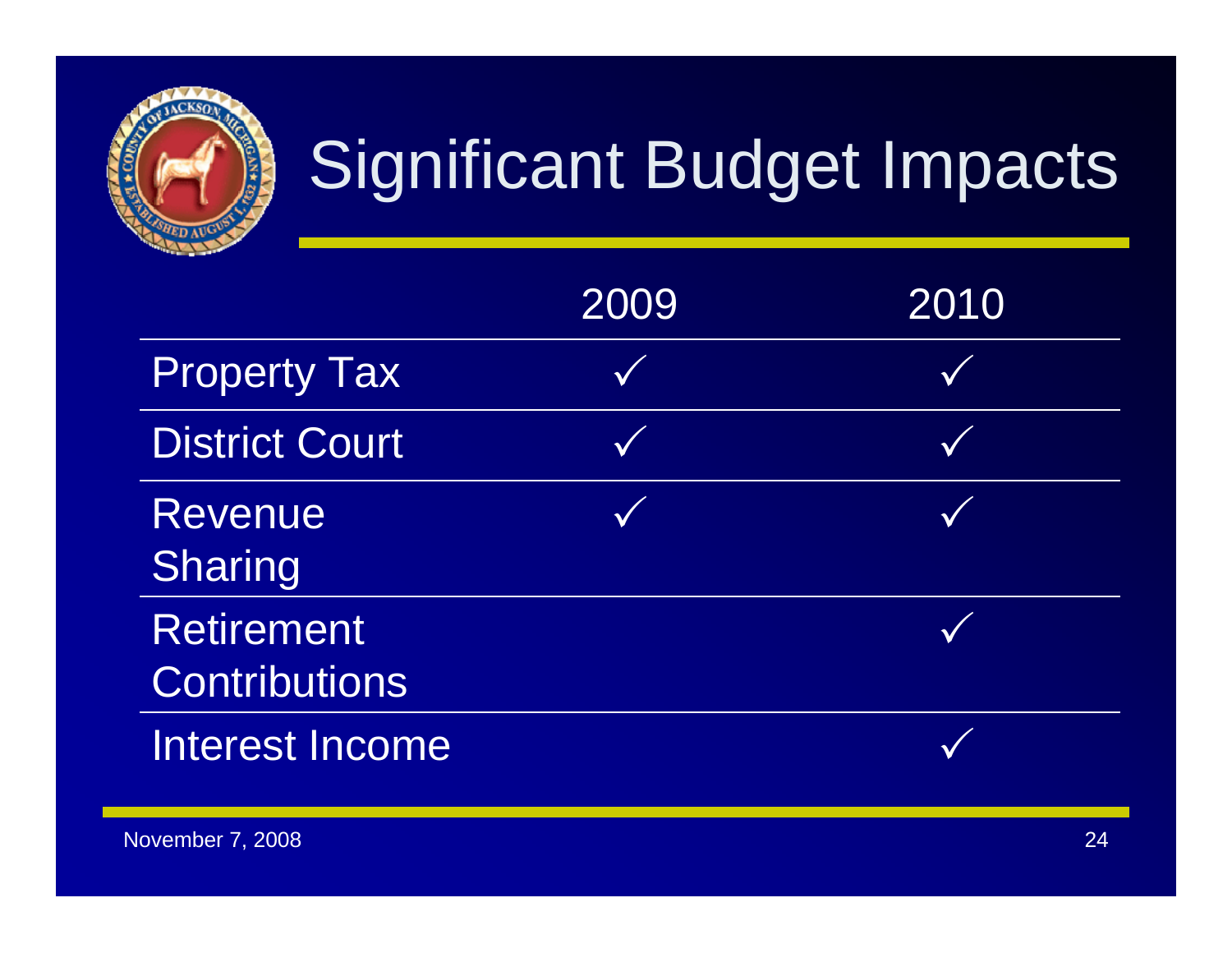

## Property Tax

**Impact of Tax Give-Aways on General Fund Property Tax Revenue**



November 7, 2008 25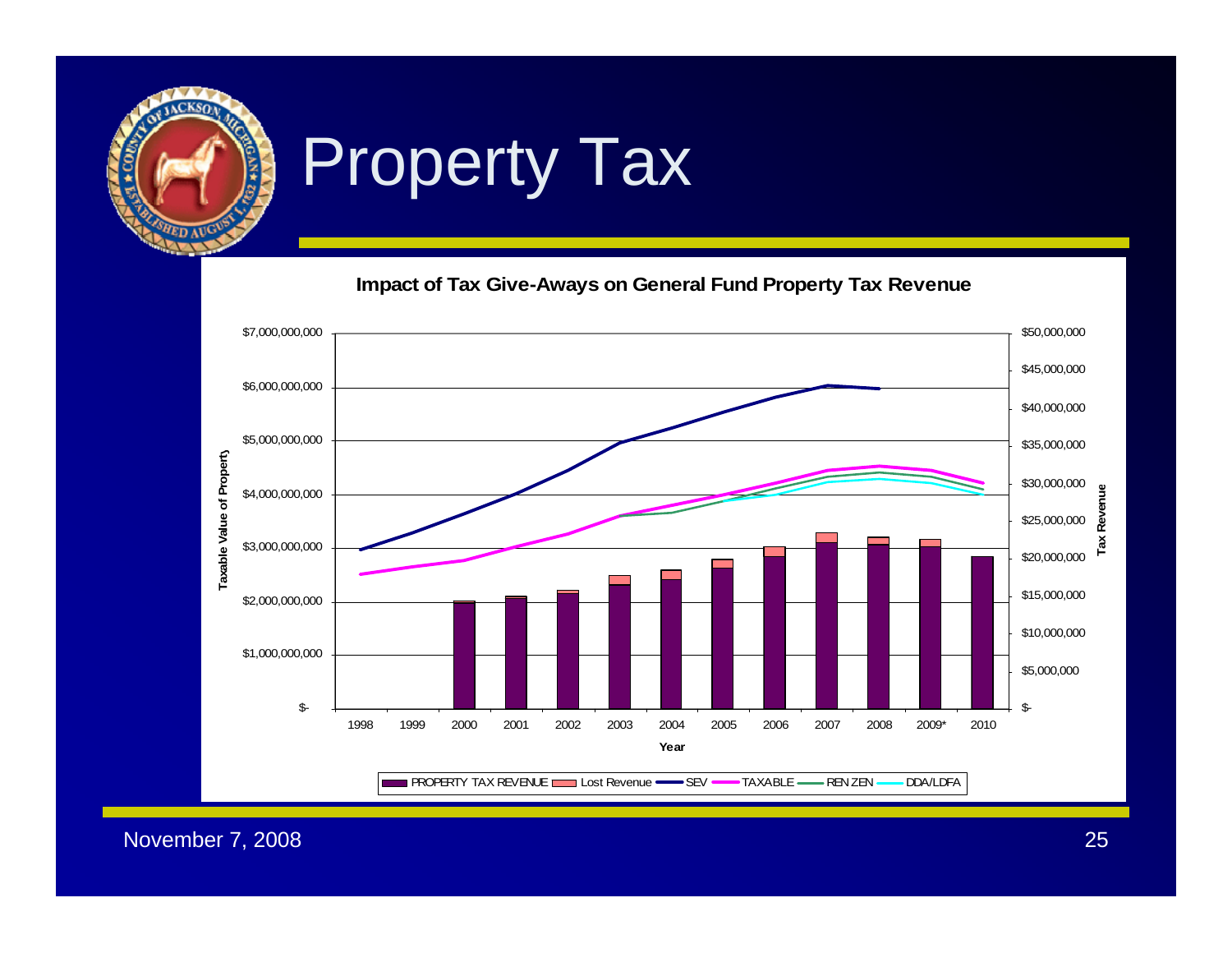

### District Court Revenues

#### **12th District Court Revenues**



November 7, 2008 26 and 2008 26 and 2008 26 and 2008 26 and 2008 26 and 2008 26 and 2008 26 and 2008 26 and 20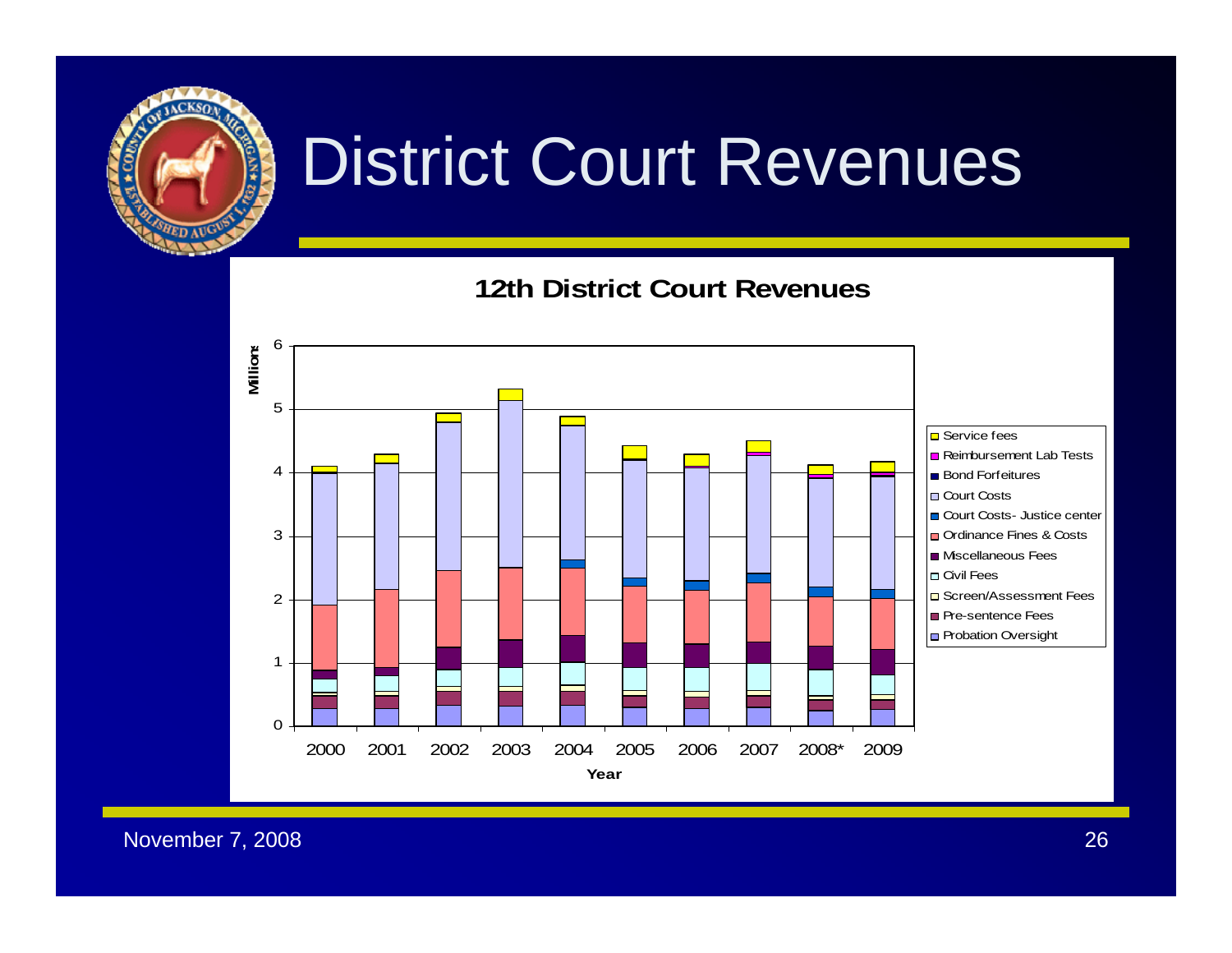

# State Revenue Sharing

Assumption: 2010 – \$1.4 Million State Revenue Sharing Income2011 – No (\$0) State Revenue Sharing IncomeRealm of Possibility: Full or Partial Restoration

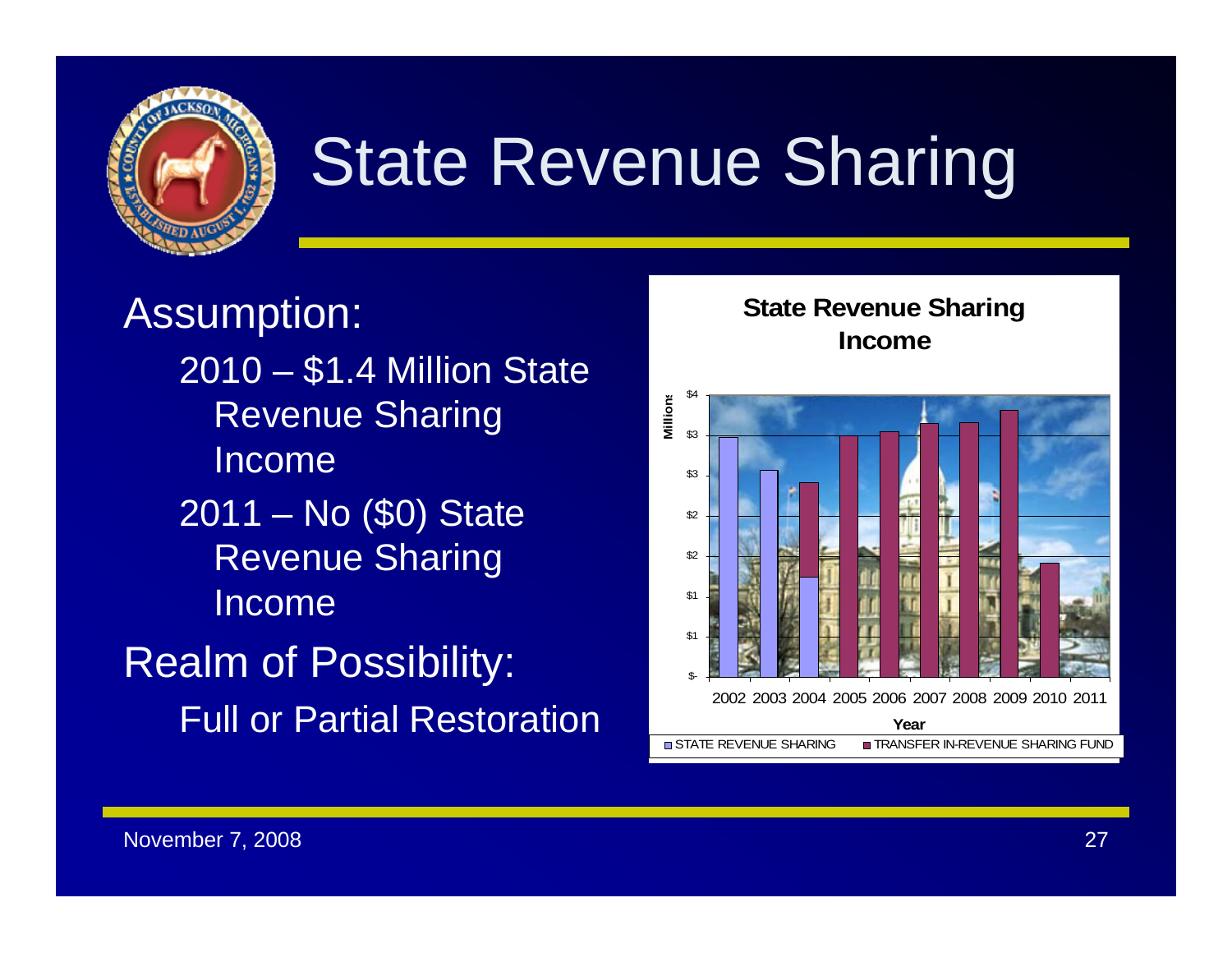

# Retiree Contributions

- Mandatory
- Due to recent market performance, the actuarial report for retiree contributions will likely require increased contributions for 2010.
- Every 1% increase in contributions is equal to \$200,000.
- A 2% to 5% increase is possible.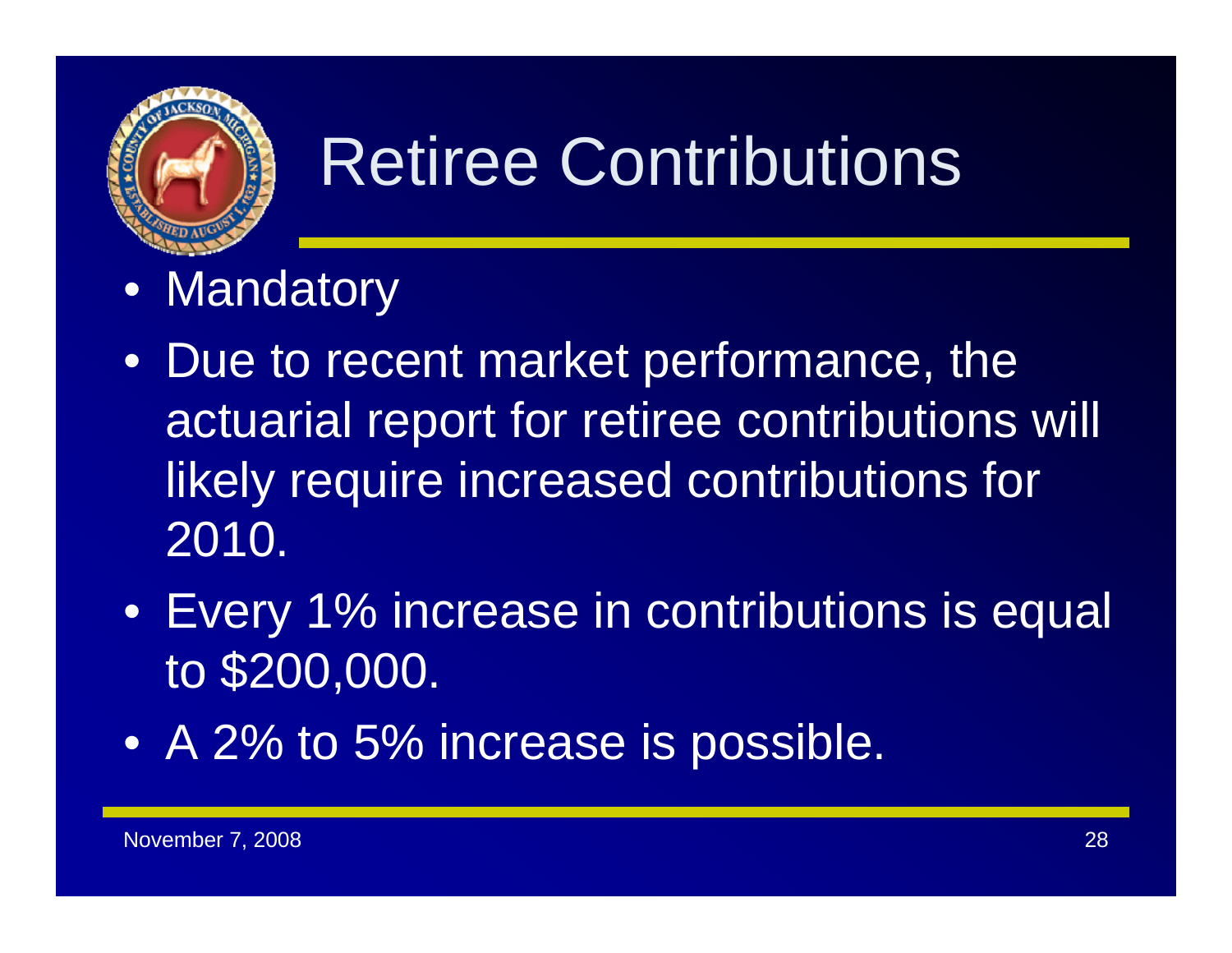# Mountain to Climb in 2010



#### **Likely 2010 Reduction Target \$2,450,000 to \$3,100,000**

Less Fund Contribution **- \$1,000,000** 

**\$3,450,000 to \$4,100,000**

**\$1,900,000 \$50,000 to \$100,000 \$400,000 to \$800,000 \$100,000 to \$300,000**

**\$1,000,000**

**Tax Revenue**

**Court Fees**

**Retiree**

**Interest**

**State Revenue Sharing**

November 7, 2008 29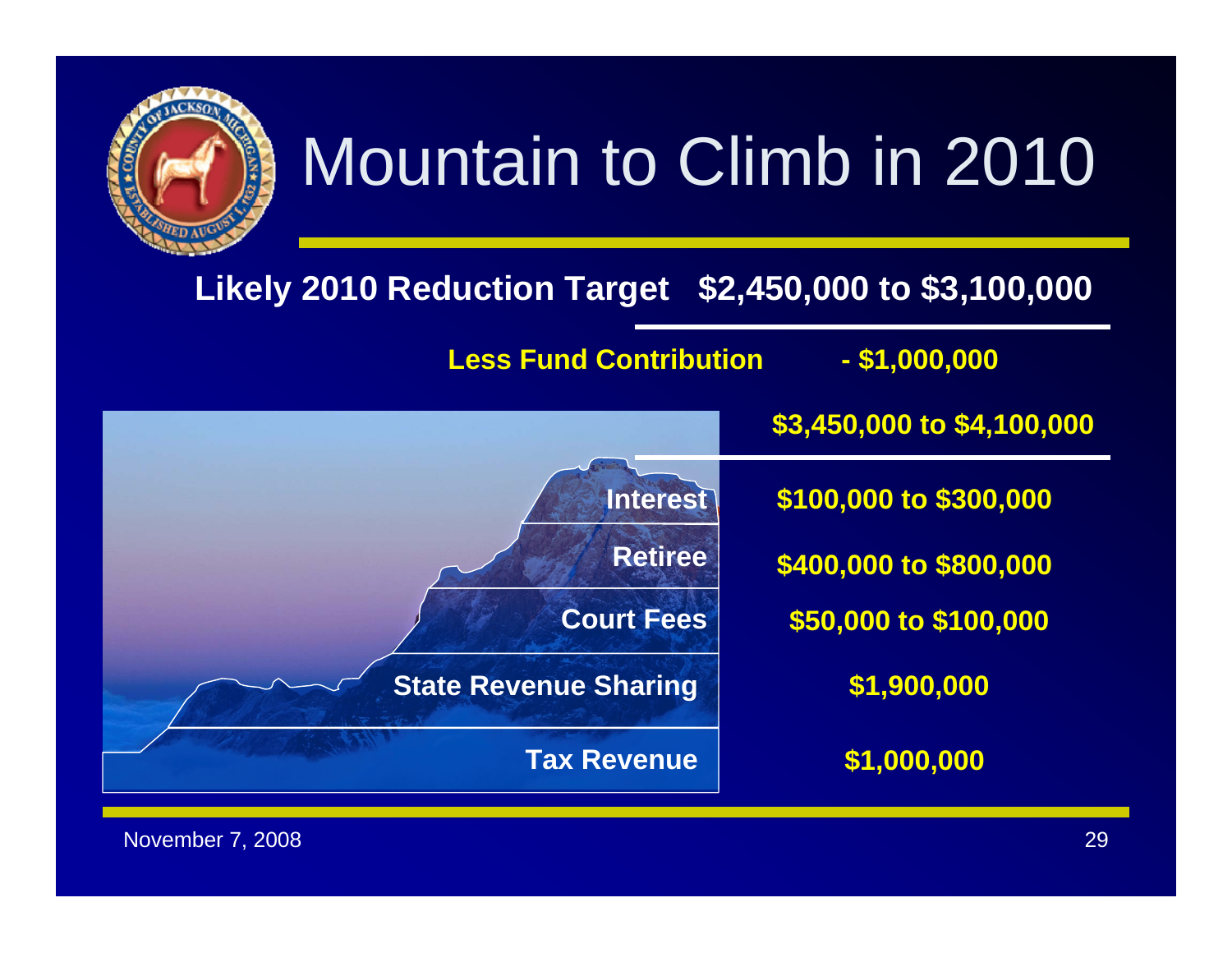

### Interest Income

- Market Vulnerability
- Availability of Sound Investment Options

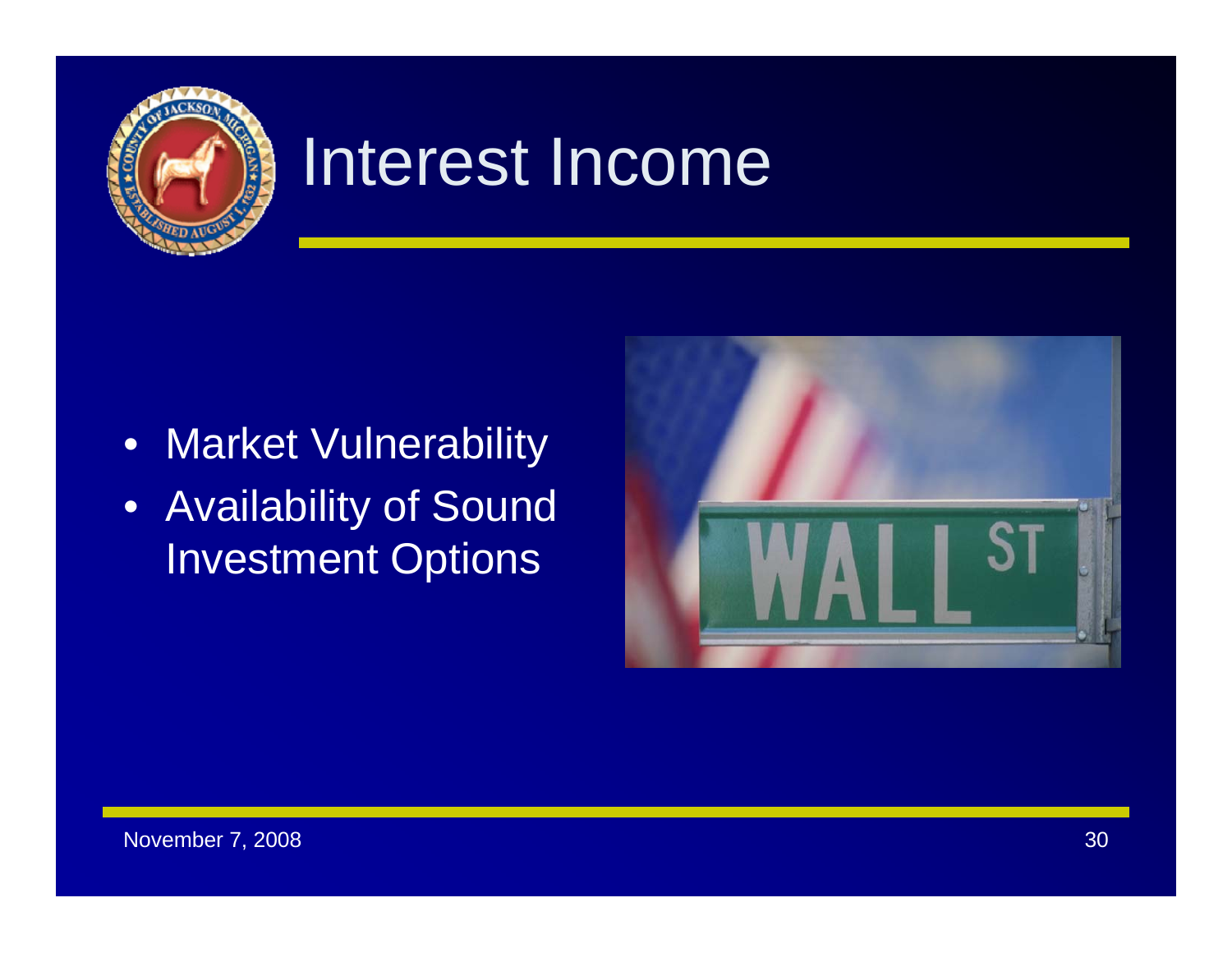

# Getting Balanced in 2010

#### **First Steps**

- Project 2010 Funding Level
- Notify Board & Departments in Early 2009
- Prepare to Meet Mark
	- Dual Approach
		- Board Approach
		- Staff Approach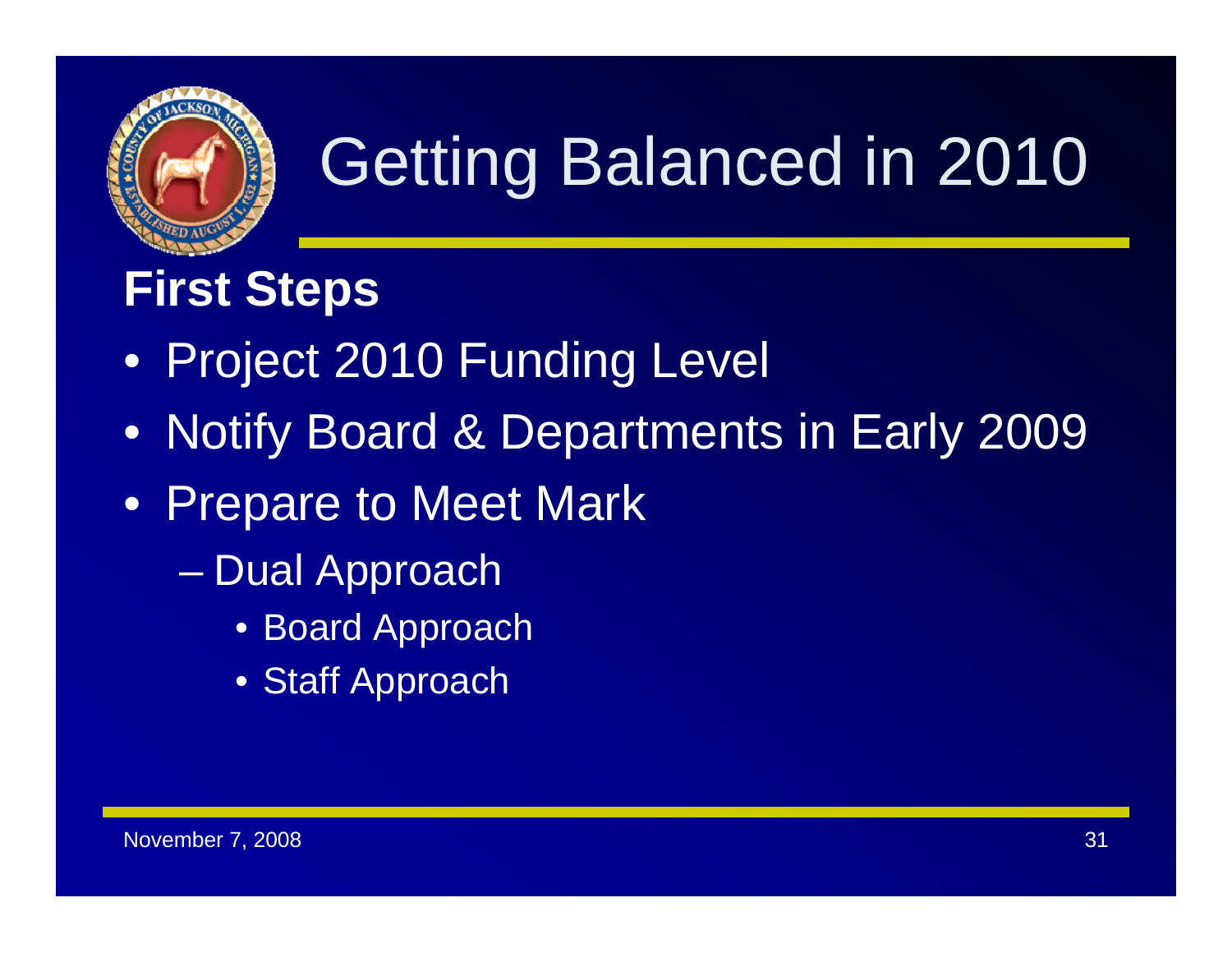

## Board - Base Budget Analysis

- What are the Board priorities?
- What services does the Board want to continue to provide?
- What is the Board willing to pay for services?

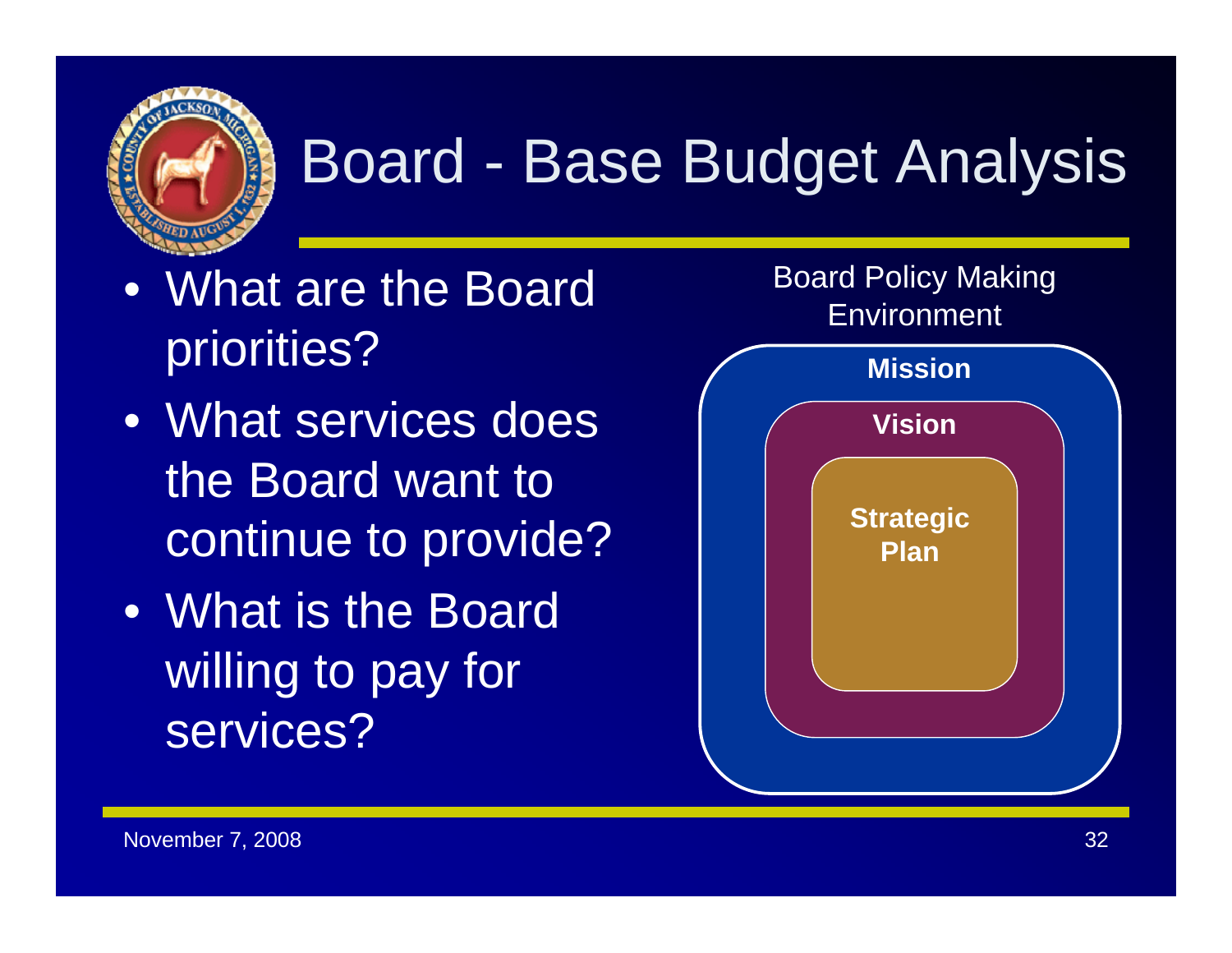

# Dept. Efficiency Analysis

- What are department priorities?
- What can we do without?
- What can we do less of?
- What can we do cheaper?
- What processes can we change?
- What services can be combined to operate more efficiently?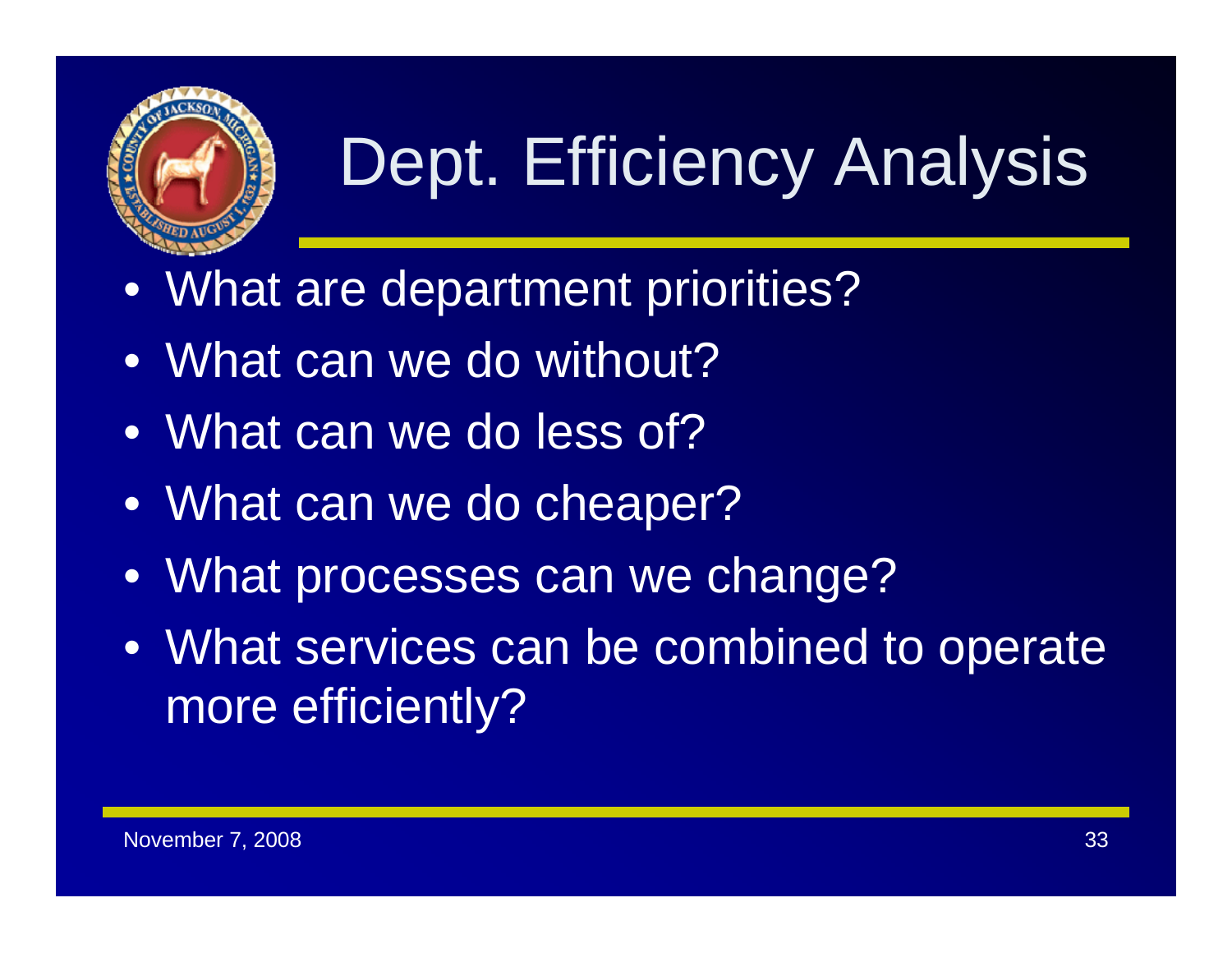

# 2010 Budget Process

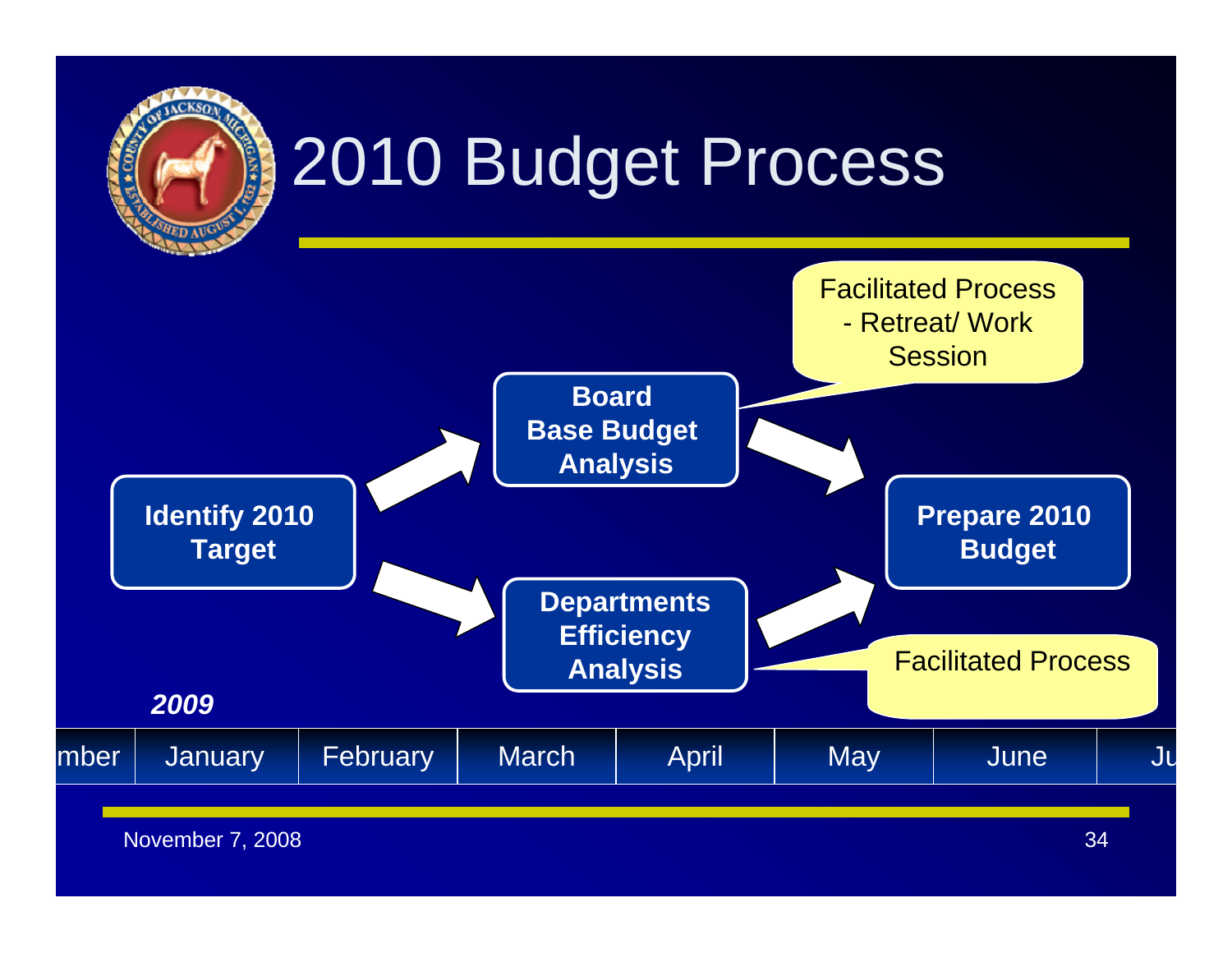

### **Discussion**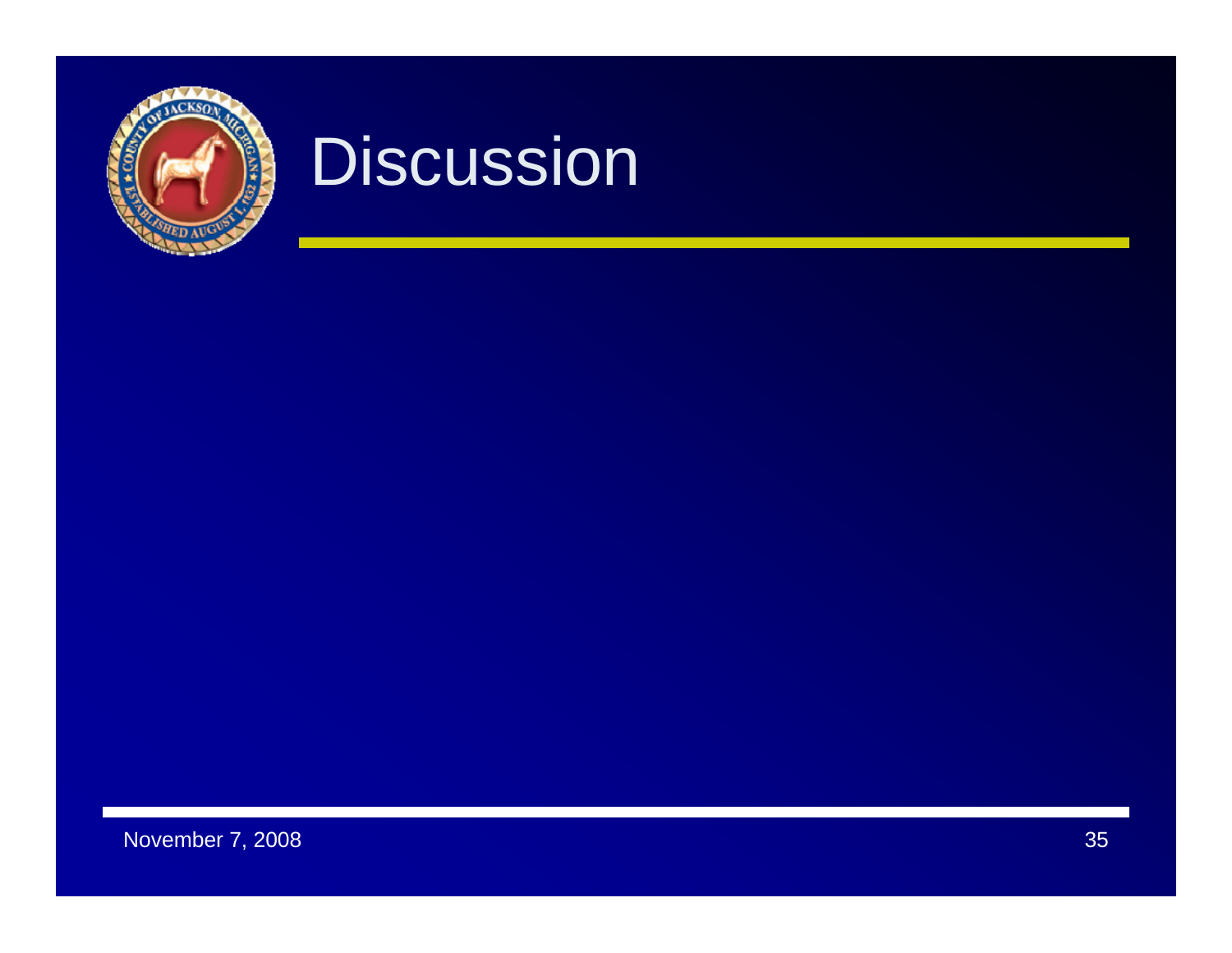

#### **Recommended 2009 Special Revenue and Other Funds Budget Summary Jackson County, Michigan**

| <b>FUND</b> | <b>ACTIVITY</b>                         | <b>REVENUE</b>  |                           | <b>EXPENSE</b> |
|-------------|-----------------------------------------|-----------------|---------------------------|----------------|
| 208         | <b>Parks</b>                            | \$<br>974,529   | $\boldsymbol{\mathsf{s}}$ | 974,529        |
| 215         | <b>Friend of Court</b>                  | \$<br>2,904,952 | \$                        | 2,904,952      |
| 218         | <b>Golf Courses</b>                     | \$<br>645,262   | \$                        | 645,262        |
| 221         | <b>Health Department</b>                | \$<br>3,827,046 | $\mathbf{\$}$             | 3,827,046      |
| 256         | <b>Automation</b>                       | \$<br>125,000   | \$                        | 125,000        |
| 257         | <b>Budget Stabilization</b>             | \$<br>÷         | \$                        |                |
| 260         | <b>Revenue Reserve</b>                  | \$<br>3,317,901 | \$                        | 3,317,901      |
| 263         | <b>Omnibus Forfeiture</b>               | \$<br>2,500     | \$                        | 2,500          |
| 264         | <b>PA Drug Enforcement</b>              | \$<br>10,000    | \$                        | 10,000         |
| 265         | <b>Sheriff Drug Enforcement</b>         | \$<br>35,000    | $\boldsymbol{\mathsf{s}}$ | 35,000         |
| 267         | <b>Joint Narcotics Forfeiture</b>       | \$<br>275,000   | \$                        | 275,000        |
| 269         | <b>Law Library</b>                      | \$<br>6,500     | \$                        | 6,500          |
| 278         | <b>CAA Grant</b>                        | \$<br>300,000   | \$                        | 300,000        |
| 280         | <b>Jail Millage</b>                     | \$<br>2,159,394 | \$                        | 2,159,394      |
| 281         | <b>DOA Millage</b>                      | \$<br>1,253,200 | \$                        | 1,253,200      |
| 285         | <b>Michigan Justice Training Grants</b> | \$<br>60,000    | \$                        | 60,000         |
| 290         | <b>Jackson County FIA*</b>              | \$<br>900,000   | \$                        | 900,000        |
| 292         | <b>Child Care</b>                       | \$<br>6,163,156 | $\boldsymbol{\mathsf{s}}$ | 6,163,156      |
| 294         | <b>Veteran's Trust</b>                  | \$<br>50,000    | \$                        | 50,000         |
| 295         | <b>Airport</b>                          | \$<br>507,835   | \$                        | 507,835        |
| 297         | <b>Maintenance of Effort</b>            | \$<br>931,000   | \$                        | 931,000        |
| 466         | <b>Sheriff Equipment</b>                | \$<br>762,400   | $\boldsymbol{\mathsf{s}}$ | 762,400        |
| 561         | Fair                                    | \$<br>1,327,781 | $\boldsymbol{\mathsf{s}}$ | 1,327,781      |
| 575         | <b>Soil Erosion</b>                     | \$<br>61,014    | $\boldsymbol{\hat{\ast}}$ | 61,014         |
| $\star$     | based on 2008 budget                    |                 |                           |                |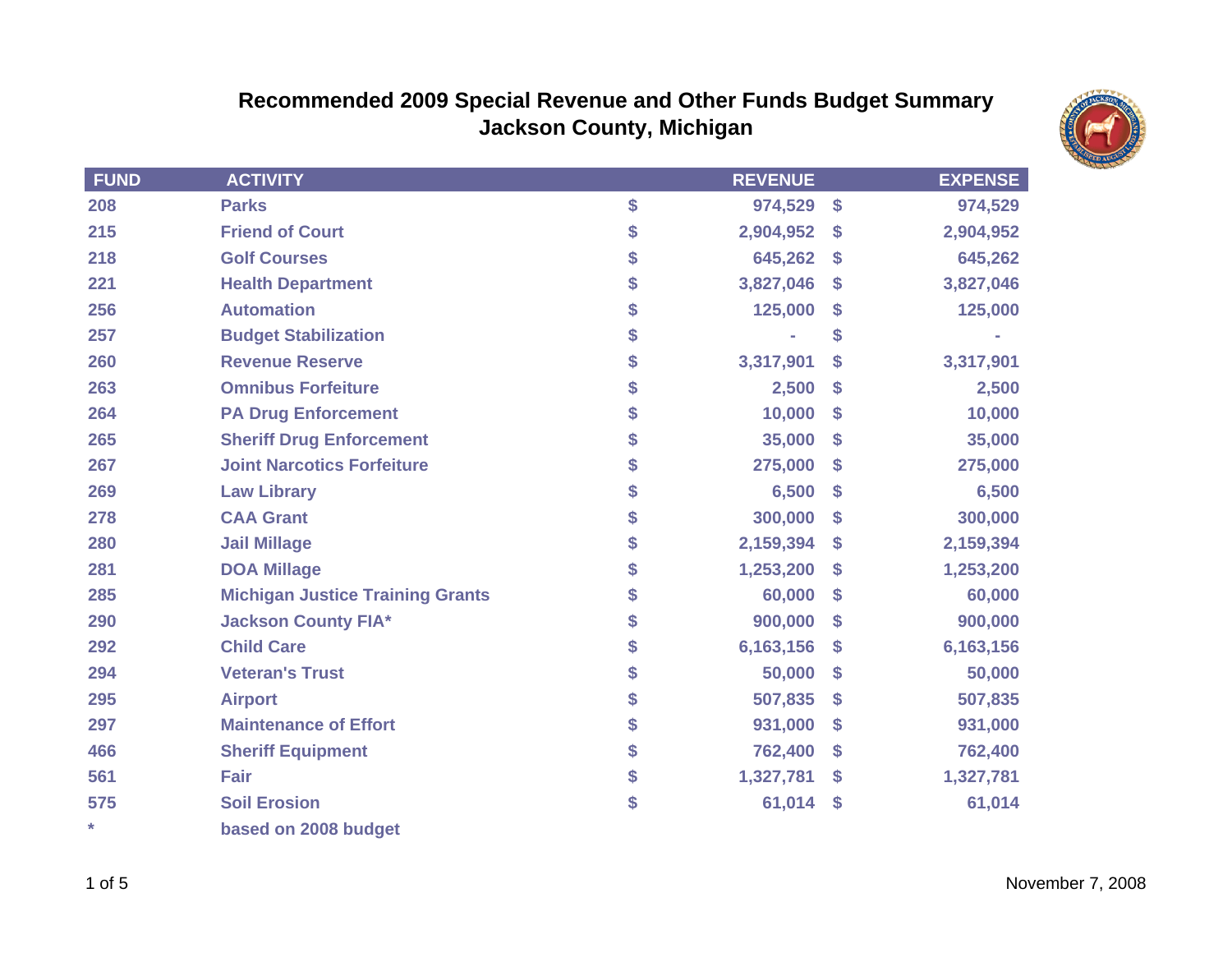#### **Recommended 2009 General Fund Expenditure Budget Jackson County, Michigan**



| <b>Activity</b>                       |    | 2006      |    | 2007      |    | 2008 Budget |    | <b>2009 AR</b> |
|---------------------------------------|----|-----------|----|-----------|----|-------------|----|----------------|
| <b>12TH DISTRICT COURT</b>            | \$ | 3,342,512 | \$ | 3,447,172 | \$ | 3,491,993   | \$ | 3,570,651      |
| <b>ADMINISTRATIVE SERVICES</b>        | \$ | 262,351   | \$ | 262,839   | \$ | 258,974     | \$ | 601,540        |
| <b>ADMINISTRATOR/CONTROLLER</b>       | \$ | 295,947   | \$ | 191,043   | S  | 188,513     | \$ | 327,551        |
| <b>ANIMAL SHELTER</b>                 |    | 413,348   | \$ | 537,731   | \$ | 462,211     | \$ | 434,298        |
| <b>APPROPRIATIONS</b>                 |    | 787,644   | \$ | 827,629   | \$ | 847,080     | \$ | 862,317        |
| <b>BLACKSTONE COMPLEX</b>             |    | 8,253     | \$ | 11,411    | \$ | 13,741      | \$ | 12,153         |
| <b>BOARD OF COMMISSIONERS</b>         |    | 204,724   | \$ | 222,134   | \$ | 220,152     | \$ | 220,152        |
| <b>CIRCUIT COURT</b>                  | \$ | 2,136,819 | \$ | 2,200,622 | \$ | 2,227,747   | \$ | 2,251,949      |
| <b>CIRCUIT COURT PROBATION</b>        |    | 18,517    | \$ | 18,762    | \$ | 15,315      | \$ | 15,315         |
| <b>COMMUNITY CORRECTIONS BOARD</b>    |    | 375,702   | \$ | 404,063   |    | 518,841     | \$ | 254,402        |
| <b>CONGREGATE MEALS</b>               |    | 317,869   | \$ | 331,211   | \$ | 328,813     | \$ | 312,540        |
| <b>CONTINGENCY</b>                    |    |           | \$ |           | \$ | 1,514,809   | \$ | 45,043         |
| <b>COUNTY CLERK</b>                   |    | 885,638   | S  | 906,267   | \$ | 969,704     | \$ | 949,879        |
| <b>COUNTY JAIL</b>                    |    | 2,547,686 | \$ | 5,413,170 | \$ | 5,265,325   | \$ | 5,500,708      |
| <b>COUNTY SHERIFF</b>                 |    | 3,783,970 | S  | 4,175,086 | \$ | 4,142,079   | S  | 4,222,984      |
| <b>COUNTY TREASURER</b>               |    | 125,415   | \$ | 127,751   | \$ | 127,452     | \$ | 123,502        |
| <b>COURTHOUSE MAINTENANCE</b>         |    | 399,940   | \$ | 433,022   | \$ | 560,227     | \$ | 666,297        |
| <b>DIST COURT INTENSIVE PROBATION</b> | \$ | 162,841   | \$ | 163,310   | S  | 191,906     | \$ | 197,935        |
| <b>DRAIN COMMISSIONER</b>             |    | 162,203   | \$ | 160,029   | \$ | 183,225     | \$ | 186,333        |
| <b>EMERGENCY DISPATCH</b>             | \$ | 1,218,307 | \$ | 1,344,600 | \$ | 1,340,994   | \$ | 1,432,142      |
| <b>EMERGENCY MANAGEMENT</b>           | \$ | 142,959   | \$ | 146,578   | \$ | 146,998     | \$ | 158,802        |
| <b>EQUALIZATION</b>                   |    | 507,596   | \$ | 486,850   | \$ | 527,213     | \$ | 543,679        |
| <b>GERIATRIC MENTAL HEALTH</b>        |    | 205,845   | \$ | 184,354   | \$ | 191,693     | \$ | 198,116        |
| <b>GIS</b>                            |    |           | \$ | 228,159   | \$ | 253,001     | \$ | 235,043        |
| <b>GRANDPARENTS PROGRAM</b>           | S  | 132,700   | \$ | 120,877   | \$ | 72,705      | \$ | 49,042         |
| <b>HOME DELIVERED MEALS</b>           |    | 900,361   | \$ | 996,715   | \$ | 1,024,122   | \$ | 1,065,050      |
| <b>HUMAN RESOURCES</b>                |    | 278,315   | \$ | 256,211   | \$ | 262,601     | \$ |                |
| <b>HUMAN SERVICES BUILDING</b>        |    | 392,669   | \$ | 360,585   | \$ | 379,986     | \$ | 371,778        |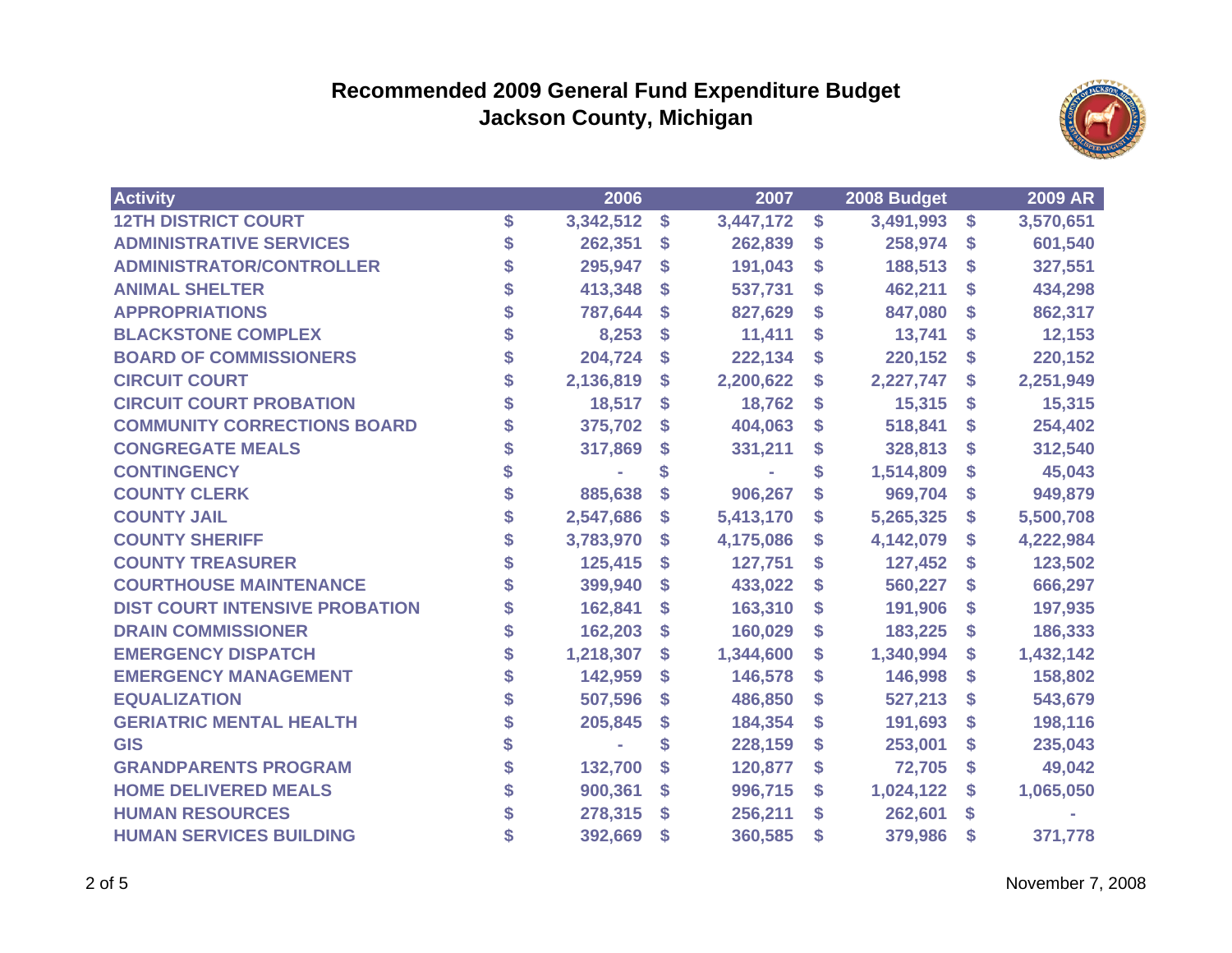#### **Recommended 2009 General Fund Expenditure Budget Jackson County, Michigan**



| <b>Activity</b>                       |                        | 2006       |              | 2007       |                           | 2008 Budget |                           | <b>2009 AR</b> |
|---------------------------------------|------------------------|------------|--------------|------------|---------------------------|-------------|---------------------------|----------------|
| <b>IN HOME SERVICES</b>               | \$                     | 515,771    | \$           | 605,194    | $\boldsymbol{\mathsf{s}}$ | 625,321     | \$                        | 597,312        |
| <b>INFORMATION TECHNOLOGY</b>         | \$                     | 729,003    | S            | 777,651    | \$                        | 824,519     | \$                        | 773,560        |
| <b>JURY COMMISSION</b>                |                        | 203,476    | S            | 242,556    | \$                        | 231,927     | S                         | 220,172        |
| <b>LAWNET NARCOTICS GRANT</b>         |                        | 205,527    | \$           | 209,687    | \$                        | 212,474     | S                         | 217,322        |
| <b>MARINE LAW ENFORCEMENT</b>         |                        | 108,896    | S            | 94,089     | S                         | 74,179      | S                         | 76,787         |
| <b>MEDICAL EXAMINERS</b>              |                        | 295,598    | S            | 311,466    | \$                        | 308,776     | S                         | 310,070        |
| <b>MISC EXPENSES</b>                  |                        | 1,179,070  | S            | 1,380,134  | \$                        | 1,026,500   | S                         | 1,068,075      |
| <b>MSU EXTENSION</b>                  | \$                     | 335,897    | S            | 320,494    | \$                        | 347,154     | S                         | 326,391        |
| <b>NORTHLAWN MAINTENANCE</b>          |                        | 244,998    | S            | 223,186    | \$                        | 253,124     | \$                        | 236,806        |
| <b>OPERATING TRANSFER OUT</b>         | \$                     | 7,165,628  | $\mathbf{s}$ | 7,385,429  | \$                        | 8,013,880   | S                         | 7,688,308      |
| <b>PRINTING</b>                       |                        | 112,197    | \$           | 113,370    | \$                        | 123,702     | \$                        |                |
| <b>PROSECUTING ATTORNEY</b>           |                        | 1,667,432  | S            | 1,771,978  | \$                        | 1,756,594   | S                         | 1,783,230      |
| <b>PROSECUTING ATTY/CHILD SUPPORT</b> |                        | 247,431    | S            | 257,011    | \$                        | 274,818     | S                         | 224,702        |
| <b>PROSECUTING ATTY/VICTIM RIGHTS</b> |                        | 188,126    | <b>S</b>     | 193,392    | \$                        | 199,171     | S                         | 190,629        |
| <b>PUBLIC DEFENDER</b>                | \$                     | 1,535,735  | S            | 1,479,740  | \$                        | 1,304,458   | S                         | 1,200,000      |
| <b>PUBLIC ELECTIONS</b>               |                        | 180,727    | S            | 127,981    | \$                        | 201,898     | \$                        | 133,770        |
| <b>REGISTER OF DEEDS</b>              |                        | 297,035    | S            | 281,817    | \$                        | 323,476     | S                         | 315,251        |
| <b>REMONUMENTATION</b>                |                        | 123,126    | \$           | 133,057    | \$                        | 98,838      | S                         | 64,594         |
| <b>RETIREES BENEFITS</b>              |                        | 2,667,073  | S            | 2,244,386  | \$                        | 2,297,640   | S                         | 2,155,420      |
| <b>ROAD PATROL</b>                    | \$                     | 262,116    | <b>S</b>     | 266,318    | \$                        | 266,812     | S                         | 283,496        |
| <b>SENIOR CENTER</b>                  |                        | 113,264    | S            | 127,006    | \$                        | 131,939     | \$                        | 109,790        |
| <b>SENIOR CITIZENS PROGRAM</b>        | \$                     | 313,854    | S            | 303,866    | \$                        | 309,410     | \$                        | 281,211        |
| <b>TOWER BUILDING MAINTENANCE</b>     |                        | 765,339    | S            | 799,605    | \$                        | 779,312     | \$                        | 852,305        |
| <b>TRUANCY GRANT</b>                  |                        | 146,629    | \$           | 137,885    | \$                        | 151,493     | \$                        | 148,055        |
| <b>VETERANS AFFAIRS</b>               |                        | 102,059    | S            | 109,378    | \$                        | 112,579     | S                         | 113,104        |
| <b>VETERANS BURIAL CLAIMS</b>         |                        | 32,454     | S            | 30,294     | \$                        | 40,740      | \$                        | 34,740         |
| <b>WOOLWORTH BUILDING MAINTENANCE</b> |                        | 22,913     | S            | 7,123      | \$                        | 12,840      | S                         | 10,336         |
| <b>Grand Total</b>                    | $\boldsymbol{\hat{s}}$ | 39,771,505 | \$           | 43,892,274 | $\boldsymbol{s}$          | 46,030,994  | $\boldsymbol{\mathsf{s}}$ | 44,224,637     |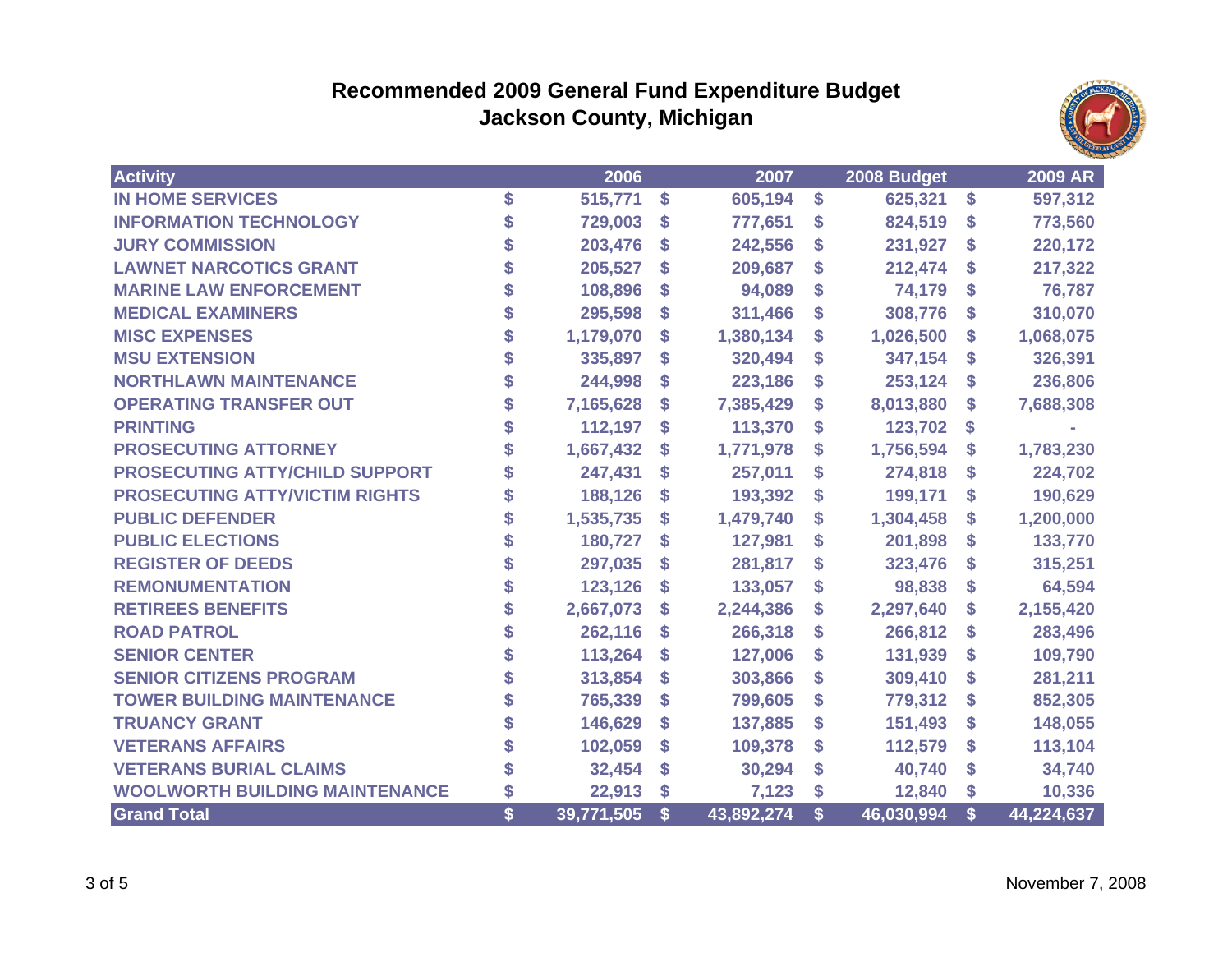#### **Recommended 2009 General Fund Revenue Budget Jackson County, Michigan**



| <b>Activity</b>                       | 2006            |    | 2007       |    | 2008 Budget |    | <b>2009 AR</b> |
|---------------------------------------|-----------------|----|------------|----|-------------|----|----------------|
| <b>12TH DISTRICT COURT</b>            | \$<br>4,285,636 | \$ | 4,484,705  | \$ | 4,662,900   | \$ | 4,181,400      |
| <b>ADMINISTRATIVE SERVICES</b>        |                 | \$ | 2          | \$ |             | S  |                |
| <b>ANIMAL SHELTER</b>                 | 104,928         | \$ | 136,241    | S  | 75,350      |    | 85,200         |
| <b>CIRCUIT COURT</b>                  | 544,077         | S  | 667,872    | \$ | 591,508     | S  | 591,258        |
| <b>COMMUNITY CORRECTIONS BOARD</b>    | 355,695         | \$ | 333,060    | \$ | 460,688     | S  | 198,900        |
| <b>CONGREGATE MEALS</b>               | 244,612         | S  | 245,572    | \$ | 243,650     | S  | 241,000        |
| <b>COUNTY CLERK</b>                   | 543,329         | \$ | 571,321    | \$ | 623,969     | S  | 537,783        |
| <b>COUNTY JAIL</b>                    | 365,152         | \$ | 611,275    | \$ | 602,000     | S  | 652,500        |
| <b>COUNTY SHERIFF</b>                 | 511,693         | \$ | 549,812    | \$ | 545,579     | \$ | 568,270        |
| <b>COUNTY TREASURER</b>               | 25,431,854      | \$ | 27,712,548 | \$ | 27,226,649  | S  | 25,918,720     |
| <b>COURTHOUSE MAINTENANCE</b>         | 90              | S  |            |    |             |    |                |
| <b>DIST COURT INTENSIVE PROBATION</b> | 193,138         | \$ | 192,727    | S  | 211,068     | S  | 169,300        |
| <b>EMERGENCY DISPATCH</b>             | 89,066          | \$ | 75,840     | S  | 86,970      | S  | 88,403         |
| <b>EMERGENCY MANAGEMENT</b>           | 84,047          | \$ | 83,562     | \$ | 80,498      | \$ | 92,546         |
| <b>EQUALIZATION</b>                   | 17,860          | S  | 22,885     | S  | 20,000      | S  | 25,000         |
| <b>GERIATRIC MENTAL HEALTH</b>        | 105,672         | S  | 83,601     | \$ | 76,180      | S  | 79,380         |
| <b>GIS</b>                            |                 |    | 124,008    | \$ | 110,000     | S  | 120,000        |
| <b>GRANDPARENTS PROGRAM</b>           | 107,852         | S  | 89,185     | S  | 28,100      | S  | 31,550         |
| <b>HOME DELIVERED MEALS</b>           | 661,105         | \$ | 700,268    | \$ | 677,000     | S  | 670,000        |
| <b>IN HOME SERVICES</b>               | 266,494         | \$ | 275,831    | \$ | 280,100     | S  | 275,000        |
| <b>INFORMATION TECHNOLOGY</b>         |                 |    |            |    | 2,100       | S  | 16,500         |
| <b>JURY COMMISSION</b>                | 30,828          | \$ | 34,208     | \$ | 42,000      | S  | 36,000         |
| <b>LAWNET NARCOTICS GRANT</b>         | 61,575          | \$ | 52,041     | \$ | 53,505      | S  | 24,427         |
| <b>MARINE LAW ENFORCEMENT</b>         | 68,290          | S  | 63,076     | \$ | 50,759      | S  | 59,259         |
| <b>MEDICAL EXAMINERS</b>              | 41,214          | S  | 40,845     | \$ | 46,000      | S  | 50,500         |
| <b>NORTHLAWN MAINTENANCE</b>          | 16,850          | \$ | 36,612     | \$ | 36,612      | \$ | 36,887         |
| <b>OPERATING TRANSFER IN</b>          | 6,214,717       | \$ | 6,599,333  | \$ | 6,681,943   | S  | 7,223,523      |
| <b>PRINTING</b>                       | 96,216          | S  | 96,818     | S  | 105,000     | \$ |                |